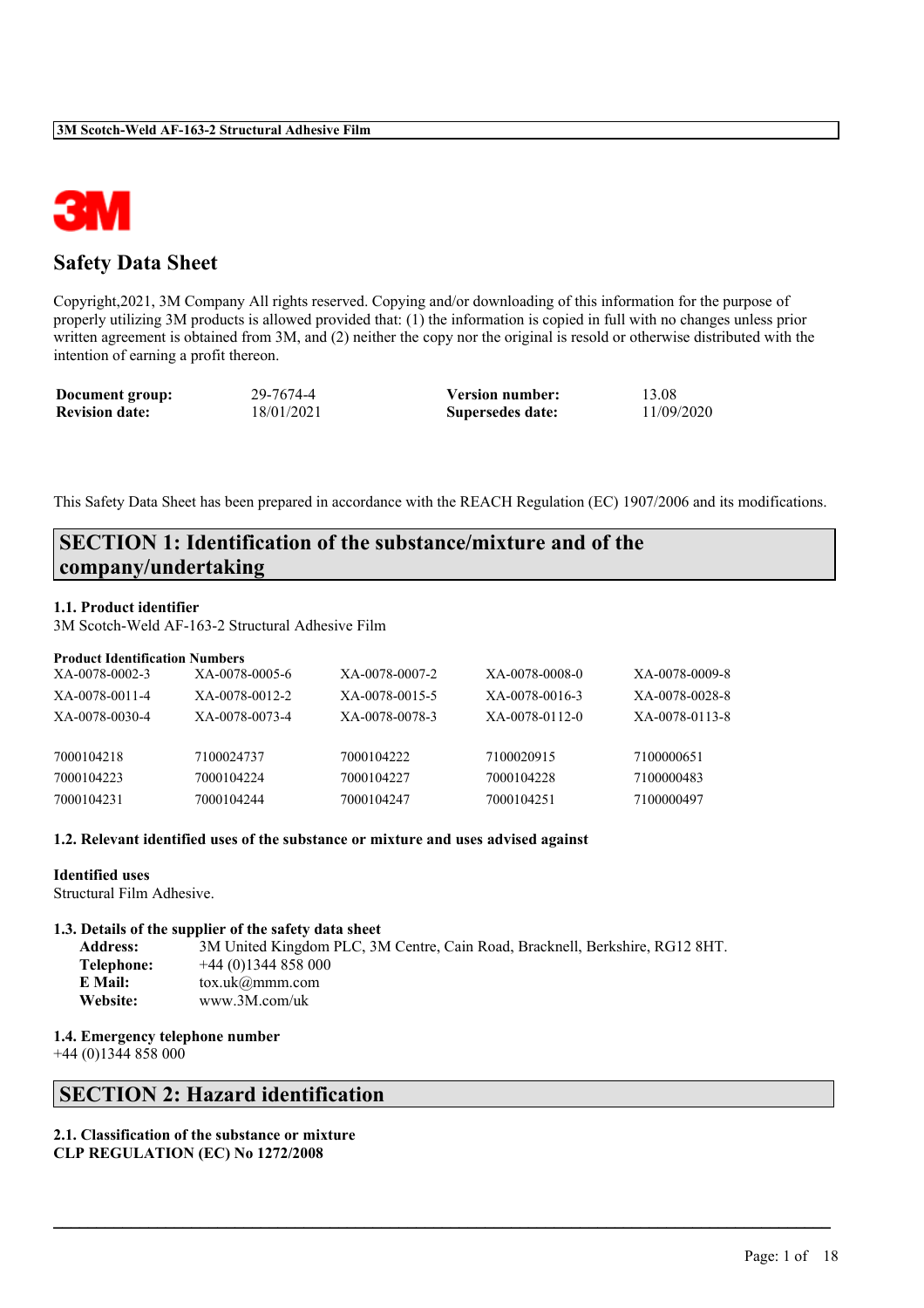The health and environmental classifications of this material have been derived using the calculation method, except in cases where test data are available or the physical form impacts classification. Classification(s) based on test data or physical form are noted below, if applicable.

The eye damage/irritation classification is not applied due to the nature of this product (adhesive film).

### **CLASSIFICATION:**

Hazardous to the Aquatic Environment (Chronic), Category 2 - Aquatic Chronic 2; H411

For full text of H phrases, see Section 16.

#### **2.2. Label elements CLP REGULATION (EC) No 1272/2008**

**Symbols** GHS09 (Environment) |

#### **Pictograms**



| <b>HAZARD STATEMENTS:</b> |  |
|---------------------------|--|
| H411                      |  |

Toxic to aquatic life with long lasting effects.

### **PRECAUTIONARY STATEMENTS**

**Prevention:**

P273 Avoid release to the environment.

**Disposal:**

P501 Dispose of contents/container in accordance with applicable local/regional/national/international regulations.

## **SUPPLEMENTAL INFORMATION:**

# **Supplemental Hazard Statements:**

Contains Adipohydrazide. | bis- $[4-(2,3-\epsilon poxipropoxi)$ phenyl]propane. | reaction product: bisphenol-A-(epichlorhydrin). May produce an allergic reaction.

Contains 1% of components with unknown hazards to the aquatic environment.

#### **Notes on labelling**

All or part of the classification is based on toxicity test data. Test data from similar materials (T-148 and T-1432) indicate that this film does not cause dermal sensitization and is, at most, a mild skin irritant.

 $\mathcal{L}_\mathcal{L} = \mathcal{L}_\mathcal{L} = \mathcal{L}_\mathcal{L} = \mathcal{L}_\mathcal{L} = \mathcal{L}_\mathcal{L} = \mathcal{L}_\mathcal{L} = \mathcal{L}_\mathcal{L} = \mathcal{L}_\mathcal{L} = \mathcal{L}_\mathcal{L} = \mathcal{L}_\mathcal{L} = \mathcal{L}_\mathcal{L} = \mathcal{L}_\mathcal{L} = \mathcal{L}_\mathcal{L} = \mathcal{L}_\mathcal{L} = \mathcal{L}_\mathcal{L} = \mathcal{L}_\mathcal{L} = \mathcal{L}_\mathcal{L}$ 

#### **2.3. Other hazards**

None known.

# **SECTION 3: Composition/information on ingredients**

### **3.1. Substances**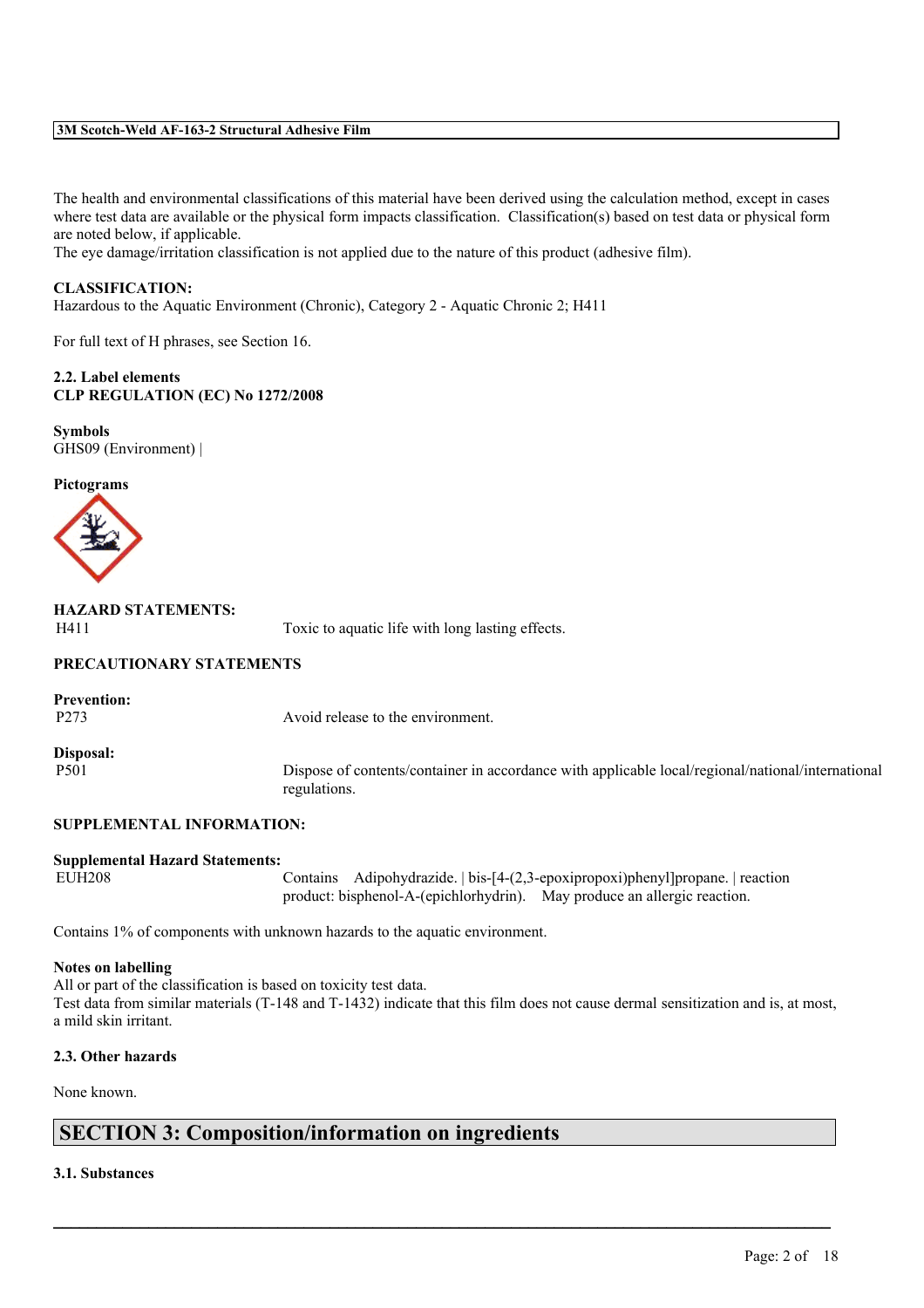# Not applicable

# **3.2. Mixtures**

| Ingredient                                                         | Identifier(s)                                                                  | $\frac{0}{0}$ | <b>Classification according to Regulation</b><br>(EC) No. 1272/2008 [CLP]                  |
|--------------------------------------------------------------------|--------------------------------------------------------------------------------|---------------|--------------------------------------------------------------------------------------------|
| Polymeric epoxy reaction product<br>(MW > 700)                     | <b>Trade Secret</b>                                                            | 70<br>$40 -$  | Substance not classified as hazardous                                                      |
| bis-[4-(2,3-epoxipropoxi)phenyl]propane                            | (CAS-No.) 1675-54-3<br>(EC-No.) 216-823-5                                      | $10 -$<br>30  | Skin Irrit. 2, H315<br>Eye Irrit. 2, H319<br>Skin Sens. 1, H317<br>Aquatic Chronic 2, H411 |
| Dicyandiamide                                                      | (CAS-No.) 461-58-5<br>(EC-No.) 207-312-8                                       | $3 - 7$       | Substance not classified as hazardous                                                      |
| reaction product: bisphenol-A-<br>(epichlorhydrin)                 | (CAS-No.) 25068-38-6<br>(EC-No.) 500-033-5<br>(REACH-No.) 01-<br>2119456619-26 | $3 - 7$       | Skin Irrit. 2, H315<br>Eye Irrit. 2, H319<br>Skin Sens. 1, H317<br>Aquatic Chronic 2, H411 |
| $N, N''-(4-Methyl-m-phenylene)$ bis $[N', N'-1']$<br>dimethylurea] | (CAS-No.) 17526-94-2<br>(EC-No.) 241-523-6                                     | $0.5 -$       | 1.5 Substance not classified as hazardous                                                  |
| Adipohydrazide                                                     | (CAS-No.) 1071-93-8<br>(EC-No.) 213-999-5                                      | $\leq 1$      | Aquatic Chronic 2, H411<br>Skin Sens. 1B, H317                                             |
| $[3-(2,3-Epoxypropoxy)propyl]$<br>trimethoxysilane                 | (CAS-No.) 2530-83-8<br>(EC-No.) 219-784-2                                      | $0.1 - 1$     | Eye Dam. 1, H318                                                                           |

Please see section 16 for the full text of any H statements referred to in this section

# **Specific Concentration Limits**

| Ingredient                                          | Identifier(s)                                                                             | <b>Specific Concentration Limits</b>                                  |
|-----------------------------------------------------|-------------------------------------------------------------------------------------------|-----------------------------------------------------------------------|
| reaction product: bisphenol-A-<br>(epichlorhydrin)  | (CAS-No.) 25068-38-6<br>$(\text{EC-No.})$ 500-033-5<br>$(REACH-No.) 01-$<br>2119456619-26 | $(C \ge 5\%)$ Skin Irrit. 2, H315<br>$(C \ge 5\%)$ Eye Irrit. 2, H319 |
| $\vert$ bis-[4- $(2,3$ -epoxipropoxi)phenyl]propane | $(CAS-N0)$ 1675-54-3<br>$(EC-No.) 216-823-5$                                              | $(C \ge 5\%)$ Skin Irrit. 2, H315<br>$(C \ge 5\%)$ Eye Irrit. 2, H319 |

 $\mathcal{L}_\mathcal{L} = \mathcal{L}_\mathcal{L} = \mathcal{L}_\mathcal{L} = \mathcal{L}_\mathcal{L} = \mathcal{L}_\mathcal{L} = \mathcal{L}_\mathcal{L} = \mathcal{L}_\mathcal{L} = \mathcal{L}_\mathcal{L} = \mathcal{L}_\mathcal{L} = \mathcal{L}_\mathcal{L} = \mathcal{L}_\mathcal{L} = \mathcal{L}_\mathcal{L} = \mathcal{L}_\mathcal{L} = \mathcal{L}_\mathcal{L} = \mathcal{L}_\mathcal{L} = \mathcal{L}_\mathcal{L} = \mathcal{L}_\mathcal{L}$ 

For information on ingredient occupational exposure limits or PBT or vPvB status, see sections 8 and 12 of this SDS

# **SECTION 4: First aid measures**

# **4.1. Description of first aid measures**

### **Inhalation**

Remove person to fresh air. If you feel unwell, get medical attention.

## **Skin contact**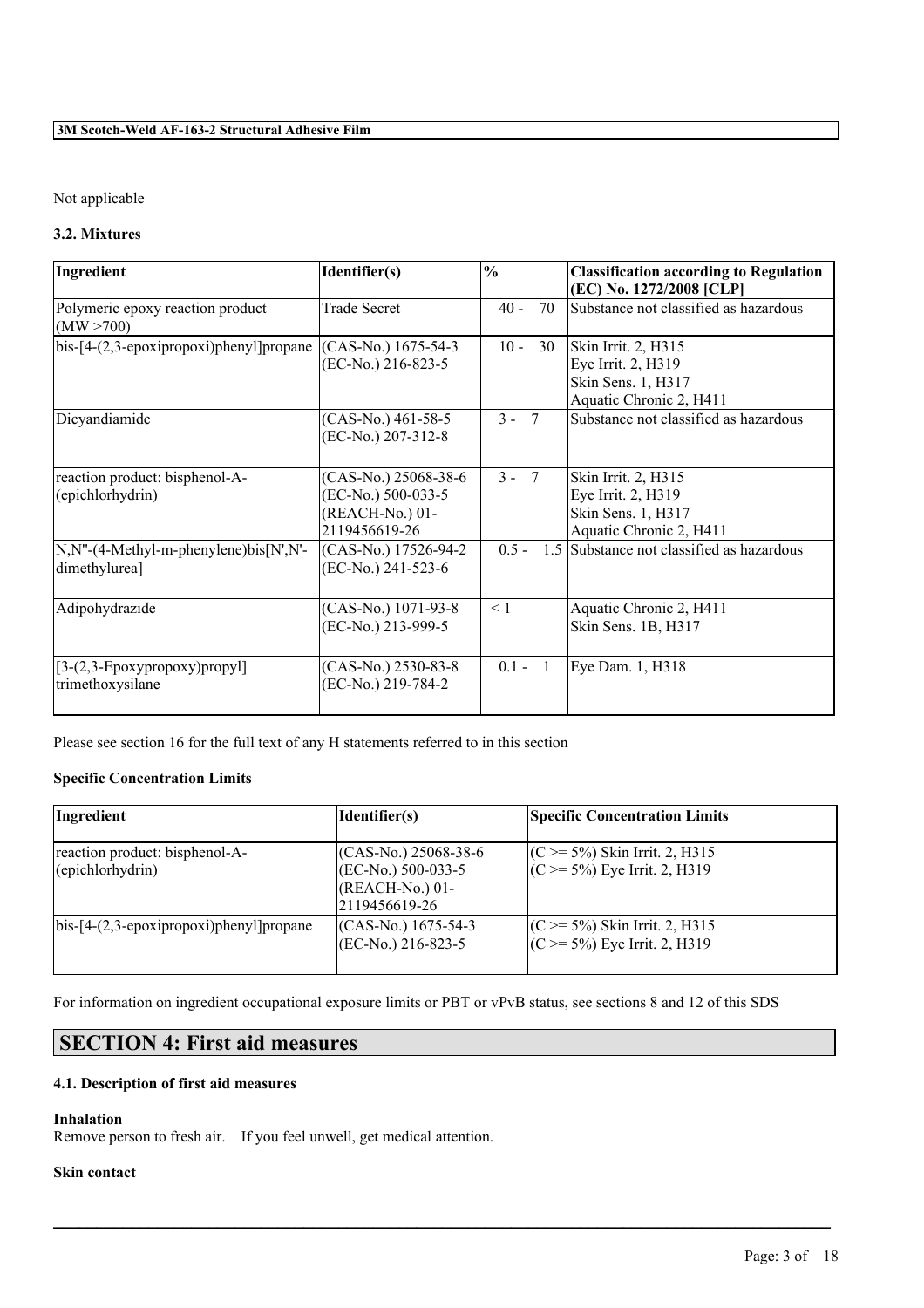Wash with soap and water. If signs/symptoms develop, get medical attention.

#### **Eye contact**

Flush with large amounts of water. Remove contact lenses if easy to do. Continue rinsing. If signs/symptoms persist, get medical attention.

#### **If swallowed**

Rinse mouth. If you feel unwell, get medical attention.

#### **4.2. Most important symptoms and effects, both acute and delayed**

No critical symptoms or effects. See Section 11.1, information on toxicological effects.

#### **4.3. Indication of any immediate medical attention and special treatment required** Not applicable

# **SECTION 5: Fire-fighting measures**

#### **5.1. Extinguishing media**

In case of fire: Use a fire fighting agent suitable for ordinary combustible material such as water or foam to extinguish.

### **5.2. Special hazards arising from the substance or mixture**

None inherent in this product.

#### **Hazardous Decomposition or By-Products**

| <b>Substance</b>    | Condition          |
|---------------------|--------------------|
| Aldehydes.          | During combustion. |
| Carbon monoxide     | During combustion. |
| Carbon dioxide.     | During combustion. |
| Hydrogen cyanide.   | During combustion. |
| Ammonia             | During combustion. |
| Oxides of nitrogen. | During combustion. |
|                     |                    |

#### **5.3. Advice for fire-fighters**

Wear full protective clothing, including helmet, self-contained, positive pressure or pressure demand breathing apparatus, bunker coat and pants, bands around arms, waist and legs, face mask, and protective covering for exposed areas of the head.

# **SECTION 6: Accidental release measures**

### **6.1. Personal precautions, protective equipment and emergency procedures**

Refer to other sections of this SDS for information regarding physical and health hazards, respiratory protection, ventilation, and personal protective equipment.

#### **6.2. Environmental precautions**

Avoid release to the environment.

#### **6.3. Methods and material for containment and cleaning up**

Collect as much of the spilled material as possible. Place in a closed container approved for transportation by appropriate authorities. Clean up residue. Seal the container. Dispose of collected material as soon as possible.

 $\mathcal{L}_\mathcal{L} = \mathcal{L}_\mathcal{L} = \mathcal{L}_\mathcal{L} = \mathcal{L}_\mathcal{L} = \mathcal{L}_\mathcal{L} = \mathcal{L}_\mathcal{L} = \mathcal{L}_\mathcal{L} = \mathcal{L}_\mathcal{L} = \mathcal{L}_\mathcal{L} = \mathcal{L}_\mathcal{L} = \mathcal{L}_\mathcal{L} = \mathcal{L}_\mathcal{L} = \mathcal{L}_\mathcal{L} = \mathcal{L}_\mathcal{L} = \mathcal{L}_\mathcal{L} = \mathcal{L}_\mathcal{L} = \mathcal{L}_\mathcal{L}$ 

#### **6.4. Reference to other sections**

Refer to Section 8 and Section 13 for more information

# **SECTION 7: Handling and storage**

#### **7.1. Precautions for safe handling**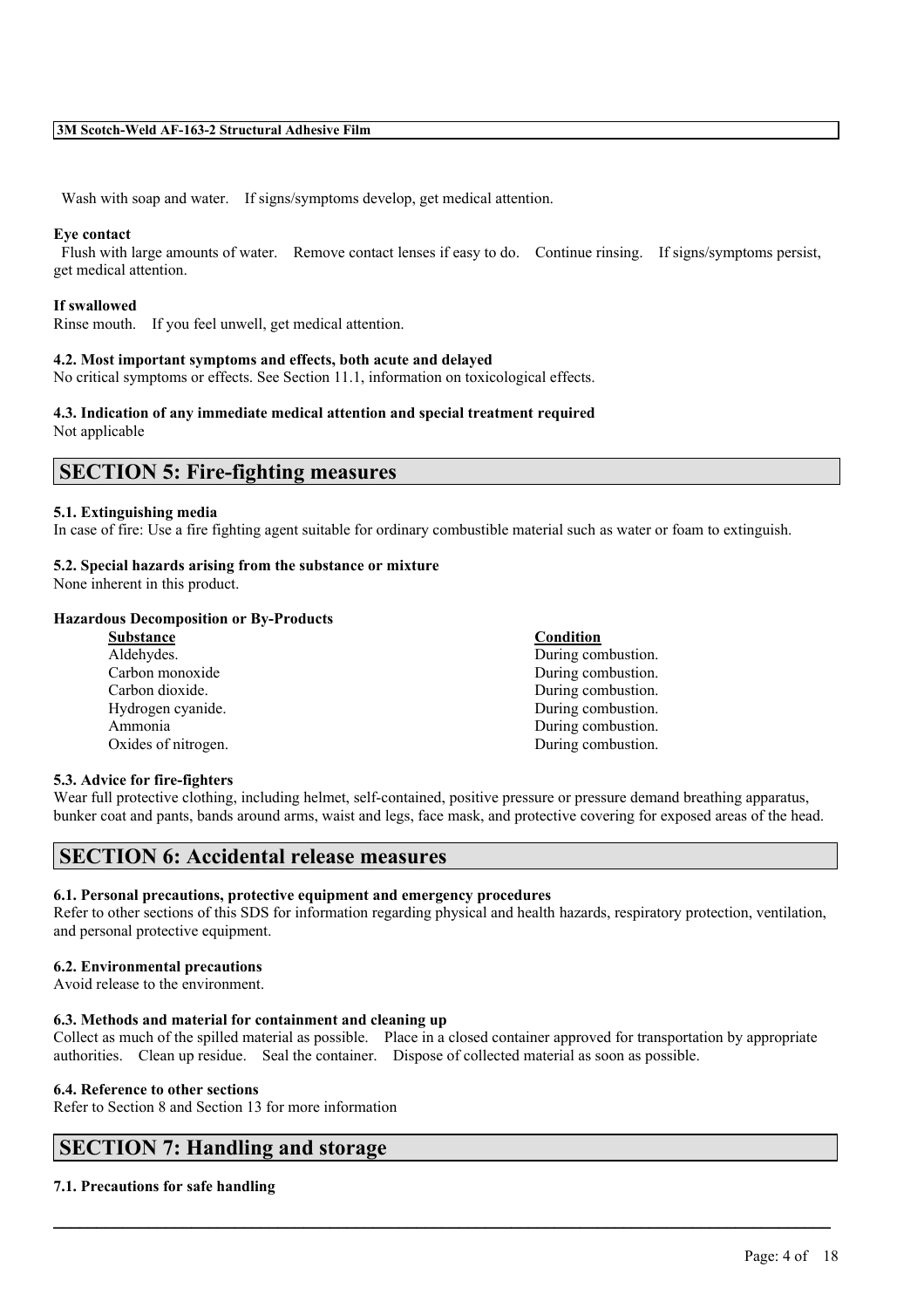Avoid breathing of vapours created during the cure cycle. Avoid breathing of dust created by cutting, sanding, grinding or machining. For industrial/occupational use only. Not for consumer sale or use. Do not eat, drink or smoke when using this product. Wash thoroughly after handling. Avoid release to the environment.

#### **7.2. Conditions for safe storage including any incompatibilities**

Store away from heat. Store away from amines.

#### **7.3. Specific end use(s)**

See information in Section 7.1 and 7.2 for handling and storage recommendations. See Section 8 for exposure controls and personal protection recommendations.

# **SECTION 8: Exposure controls/personal protection**

#### **8.1 Control parameters**

#### **Occupational exposure limits**

No occupational exposure limit values exist for any of the components listed in Section 3 of this Safety Data Sheet.

#### **Biological limit values**

No biological limit values exist for any of the components listed in Section 3 of this safety data sheet.

#### **8.2. Exposure controls**

#### **8.2.1. Engineering controls**

Provide ventilated enclosure for heat curing. Curing enclosures must be exhausted to outdoors or to a suitable emission control device. Use general dilution ventilation and/or local exhaust ventilation to control airborne exposures to below relevant Exposure Limits and/or control dust/fume/gas/mist/vapours/spray. If ventilation is not adequate, use respiratory protection equipment.

#### **8.2.2. Personal protective equipment (PPE)**

**Eye/face protection** None required.

#### **Skin/hand protection**

No chemical protective gloves are required.

#### **Respiratory protection**

An exposure assessment may be needed to decide if a respirator is required. If a respirator is needed, use respirators as part of a full respiratory protection program. Based on the results of the exposure assessment, select from the following respirator type(s) to reduce inhalation exposure:

 $\mathcal{L}_\mathcal{L} = \mathcal{L}_\mathcal{L} = \mathcal{L}_\mathcal{L} = \mathcal{L}_\mathcal{L} = \mathcal{L}_\mathcal{L} = \mathcal{L}_\mathcal{L} = \mathcal{L}_\mathcal{L} = \mathcal{L}_\mathcal{L} = \mathcal{L}_\mathcal{L} = \mathcal{L}_\mathcal{L} = \mathcal{L}_\mathcal{L} = \mathcal{L}_\mathcal{L} = \mathcal{L}_\mathcal{L} = \mathcal{L}_\mathcal{L} = \mathcal{L}_\mathcal{L} = \mathcal{L}_\mathcal{L} = \mathcal{L}_\mathcal{L}$ 

Half facepiece or full facepiece air-purifying respirator suitable for organic vapours and particulates

For questions about suitability for a specific application, consult with your respirator manufacturer.

#### *Applicable Norms/Standards*

Use a respirator conforming to EN 140 or EN 136: filter types A & P

# **SECTION 9: Physical and chemical properties**

**9.1. Information on basic physical and chemical properties**

| <b>Physical state</b>          | Solid. |
|--------------------------------|--------|
| <b>Specific Physical Form:</b> | Film   |
| Colour                         | Red    |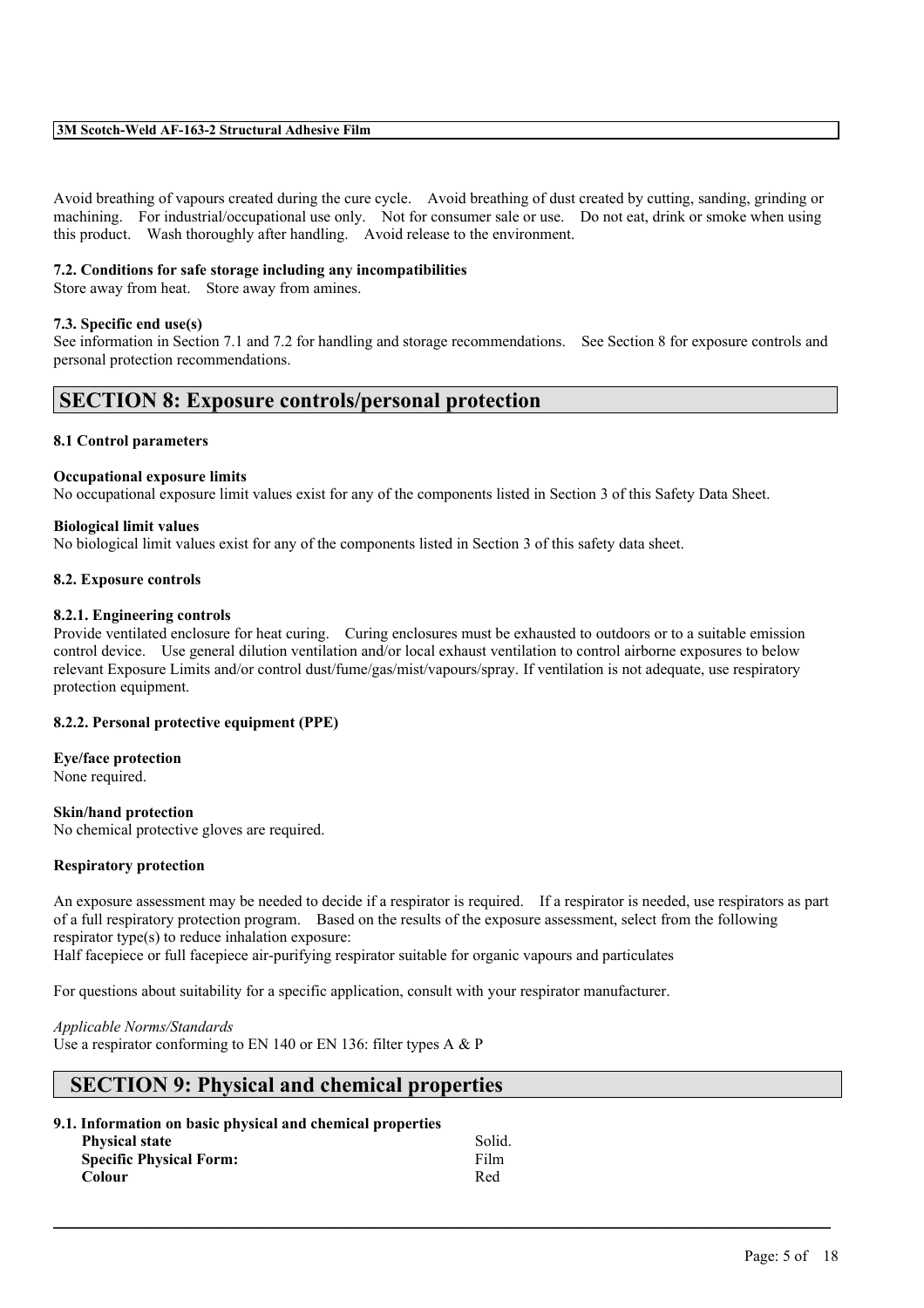**Odor** Odourless **Odour threshold** *No data available.* **Melting point/freezing point** *No data available.* **Boiling point/boiling range** *Not applicable.* **Flammability** (solid, gas) Not classified **Flammable Limits(LEL)** *Not applicable.* **Flammable Limits(UEL)** *Not applicable.* **Flash point** No flash point **Autoignition temperature** *Not applicable.* **Decomposition temperature** *No data available.* **Kinematic Viscosity** *Not applicable.* **Water solubility** Nil **Solubility- non-water** *No data available.* **Partition coefficient: n-octanol/water** *Not applicable.* **Vapour pressure** *Not applicable.* **Density** *Not applicable.*<br> **Relative density** *Not applicable.* **Relative** density **Relative Vapor Density** *Not applicable.*

**9.2. Other information**

**9.2.2 Other safety characteristics EU Volatile Organic Compounds** *No data available.* **Evaporation rate** *Not applicable.* **Molecular weight** *No data available.* **Percent volatile** 0 % weight

**pH** *substance/mixture is non-soluble (in water)*

# **SECTION 10: Stability and reactivity**

### **10.1 Reactivity**

This material may be reactive with certain agents under certain conditions - see the remaining headings in this section

#### **10.2 Chemical stability** Stable.

**10.3 Possibility of hazardous reactions** Hazardous polymerisation will not occur.

**10.4 Conditions to avoid** Heat.

**10.5 Incompatible materials** Amines.

**10.6 Hazardous decomposition products Substance Condition**

None known.

Refer to section 5.2 for hazardous decomposition products during combustion.

# **SECTION 11: Toxicological information**

The information below may not agree with the EU material classification in Section 2 and/or the ingredient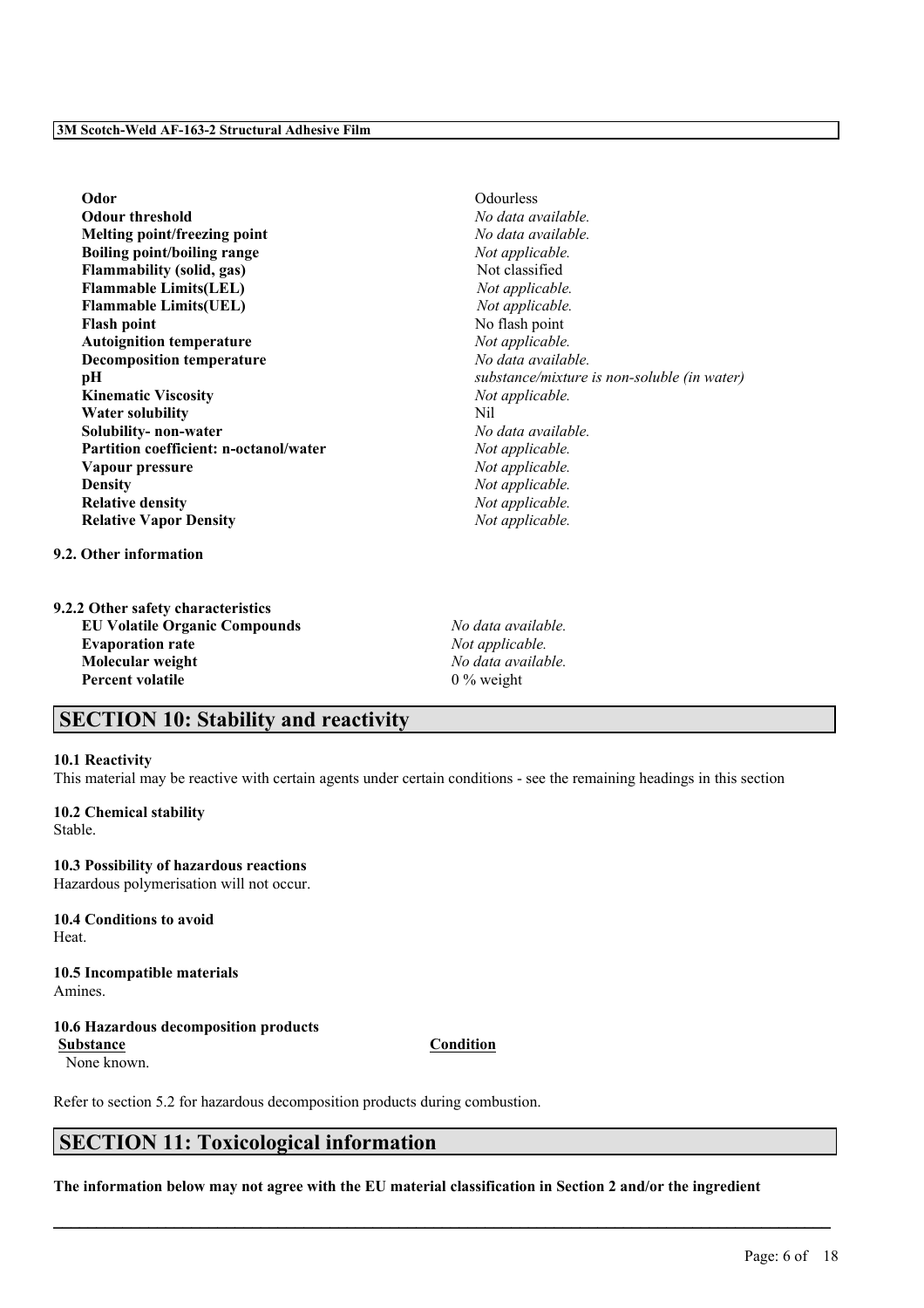classifications in Section 3 if specific ingredient classifications are mandated by a competent authority. In addition, statements and data presented in Section 11 are based on UN GHS calculation rules and classifications derived from **internal hazard assessments.**

### **11.1. Information on hazard classes as defined in Regulation (EC) No 1272/2008**

**Signs and Symptoms of Exposure**

#### Based on test data and/or information on the components, this material may produce the following health effects:

#### **Inhalation**

Respiratory tract irritation: Signs/symptoms may include cough, sneezing, nasal discharge, headache, hoarseness, and nose and throat pain.

#### **Skin contact**

Contact with the skin during product use is not expected to result in significant irritation.

#### **Eye contact**

Contact with the eyes during product use is not expected to result in significant irritation.

#### **Ingestion**

Physical Blockage: Signs/symptoms may include cramping, abdominal pain, and constipation.

#### **Toxicological Data**

If a component is disclosed in section 3 but does not appear in a table below, either no data are available for that endpoint or the data are not sufficient for classification.

#### **Acute Toxicity**

| Name                                               | Route       | <b>Species</b> | Value                                             |
|----------------------------------------------------|-------------|----------------|---------------------------------------------------|
| Overall product                                    | Ingestion   |                | No data available; calculated $ATE > 5,000$ mg/kg |
| bis-[4-(2,3-epoxipropoxi)phenyl]propane            | Dermal      | Rat            | $LD50 > 1,600$ mg/kg                              |
| $bis$ -[4- $(2,3$ -epoxipropoxi)phenyl]propane     | Ingestion   | Rat            | $LD50 > 1,000$ mg/kg                              |
| reaction product: bisphenol-A-(epichlorhydrin)     | Dermal      | Rat            | $LD50 > 1,600$ mg/kg                              |
| reaction product: bisphenol-A-(epichlorhydrin)     | Ingestion   | Rat            | $LD50 > 1,000$ mg/kg                              |
| Dicvandiamide                                      | Dermal      | Rabbit         | $LD50 > 10,000$ mg/kg                             |
| Dicvandiamide                                      | Ingestion   | Rat            | $LD50 > 30,000$ mg/kg                             |
| N,N"-(4-Methyl-m-phenylene)bis[N',N'-dimethylurea] | Dermal      | Rat            | $LD50 > 2,000$ mg/kg                              |
| N,N"-(4-Methyl-m-phenylene)bis[N',N'-dimethylurea] | Ingestion   | Rat            | $LD50 > 2,000$ mg/kg                              |
| Adipohydrazide                                     | Ingestion   | Mouse          | $LD50 > 5,000$ mg/kg                              |
| [3-(2,3-Epoxypropoxy)propyl] trimethoxysilane      | Dermal      | Rabbit         | $LD50$ 4,000 mg/kg                                |
| [3-(2,3-Epoxypropoxy)propyl] trimethoxysilane      | Inhalation- | Rat            | $LC50 > 5.3$ mg/l                                 |
|                                                    | Dust/Mist   |                |                                                   |
|                                                    | (4 hours)   |                |                                                   |
| $[3-(2,3-Epoxypropoxy)propyl]$ trimethoxysilane    | Ingestion   | Rat            | LD50<br>$7.010$ mg/kg                             |

 $ATE = acute$  toxicity estimate

#### **Skin Corrosion/Irritation**

| Name                                                       | <b>Species</b> | Value                     |
|------------------------------------------------------------|----------------|---------------------------|
|                                                            |                |                           |
| Overall product                                            | Multiple       | No significant irritation |
|                                                            | animal         |                           |
|                                                            | species        |                           |
| $bis$ -[4- $(2,3$ -epoxipropoxi)phenyl]propane             | Rabbit         | Mild irritant             |
| reaction product: bisphenol-A-(epichlorhydrin)             | Rabbit         | Mild irritant             |
| Dicyandiamide                                              | Human          | Minimal irritation        |
|                                                            | and            |                           |
|                                                            | animal         |                           |
| $N.N''-(4-Methyl-m-phenylene)$ bis $[N',N'-dimentv lurea]$ | Rabbit         | No significant irritation |
| Adipohydrazide                                             | Rabbit         | No significant irritation |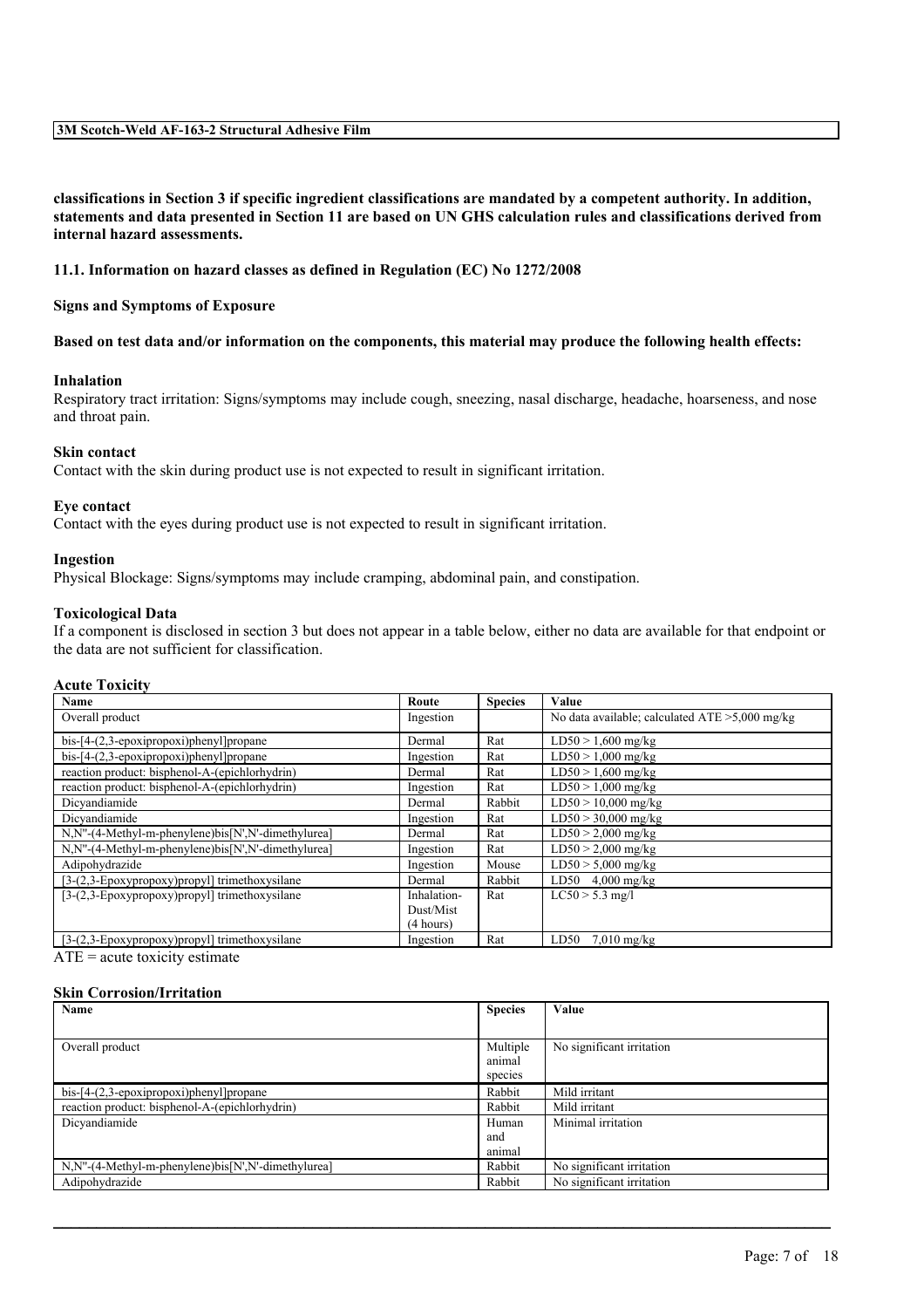| <sup>1</sup> trime <sub>t</sub><br>ethoxysilane<br>Doropyl)<br>7DI∖<br>--<br>.<br>. | Rabbi | irritant<br>41IG |
|-------------------------------------------------------------------------------------|-------|------------------|
|                                                                                     |       |                  |

# **Serious Eye Damage/Irritation**

| Name                                               | <b>Species</b> | Value                     |
|----------------------------------------------------|----------------|---------------------------|
|                                                    |                |                           |
| $bis$ -[4- $(2,3$ -epoxipropoxi)phenyl]propane     | Rabbit         | Moderate irritant         |
| reaction product: bisphenol-A-(epichlorhydrin)     | Rabbit         | Moderate irritant         |
| Dicyandiamide                                      | Professio      | Mild irritant             |
|                                                    | nal            |                           |
|                                                    | judgemen       |                           |
|                                                    |                |                           |
| N,N"-(4-Methyl-m-phenylene)bis[N',N'-dimethylurea] | Rabbit         | No significant irritation |
| [3-(2,3-Epoxypropoxy)propyl] trimethoxysilane      | Rabbit         | Corrosive                 |

### **Skin Sensitisation**

| Name                                           | <b>Species</b> | Value          |
|------------------------------------------------|----------------|----------------|
|                                                |                |                |
| Overall product                                | Guinea         | Not classified |
|                                                | pig            |                |
| bis-[4-(2,3-epoxipropoxi)phenyl]propane        | Human          | Sensitising    |
|                                                | and            |                |
|                                                | animal         |                |
| reaction product: bisphenol-A-(epichlorhydrin) | Human          | Sensitising    |
|                                                | and            |                |
|                                                | animal         |                |
| Dicyandiamide                                  | Guinea         | Not classified |
|                                                | pig            |                |
| Adipohydrazide                                 | Guinea         | Sensitising    |
|                                                | pig            |                |
| [3-(2,3-Epoxypropoxy)propyl] trimethoxysilane  | Guinea         | Not classified |
|                                                | pig            |                |

# **Respiratory Sensitisation**

| Name                                           | <b>Species</b> | Value          |
|------------------------------------------------|----------------|----------------|
|                                                |                |                |
| $bis-[4-(2,3-epoxi)propan]$                    | Human          | Not classified |
| reaction product: bisphenol-A-(epichlorhydrin) | Human          | Not classified |

### **Germ Cell Mutagenicity**

| Name                                           | Route    | Value                                                                           |
|------------------------------------------------|----------|---------------------------------------------------------------------------------|
|                                                |          |                                                                                 |
| $bis$ -[4- $(2,3$ -epoxipropoxi)phenyl]propane | In vivo  | Not mutagenic                                                                   |
| $bis$ -[4- $(2,3$ -epoxipropoxi)phenyl]propane | In Vitro | Some positive data exist, but the data are not<br>sufficient for classification |
| reaction product: bisphenol-A-(epichlorhydrin) | In vivo  | Not mutagenic                                                                   |
| reaction product: bisphenol-A-(epichlorhydrin) | In Vitro | Some positive data exist, but the data are not<br>sufficient for classification |
| Dicvandiamide                                  | In Vitro | Not mutagenic                                                                   |
| Adipohydrazide                                 | In vivo  | Not mutagenic                                                                   |
| [3-(2,3-Epoxypropoxy)propyl] trimethoxysilane  | In vivo  | Not mutagenic                                                                   |
| [3-(2,3-Epoxypropoxy)propyl] trimethoxysilane  | In Vitro | Some positive data exist, but the data are not<br>sufficient for classification |

# **Carcinogenicity**

| Name                                           | Route     | <b>Species</b> | Value                                          |
|------------------------------------------------|-----------|----------------|------------------------------------------------|
| $bis-[4-(2,3-epoxi)propoxi)phenyl]propane$     | Dermal    | Mouse          | Some positive data exist, but the data are not |
|                                                |           |                | sufficient for classification                  |
| reaction product: bisphenol-A-(epichlorhydrin) | Dermal    | Mouse          | Some positive data exist, but the data are not |
|                                                |           |                | sufficient for classification                  |
| Dicvandiamide                                  | Ingestion | Rat            | Not carcinogenic                               |
| [3-(2,3-Epoxypropoxy)propyl] trimethoxysilane  | Dermal    | Mouse          | Not carcinogenic                               |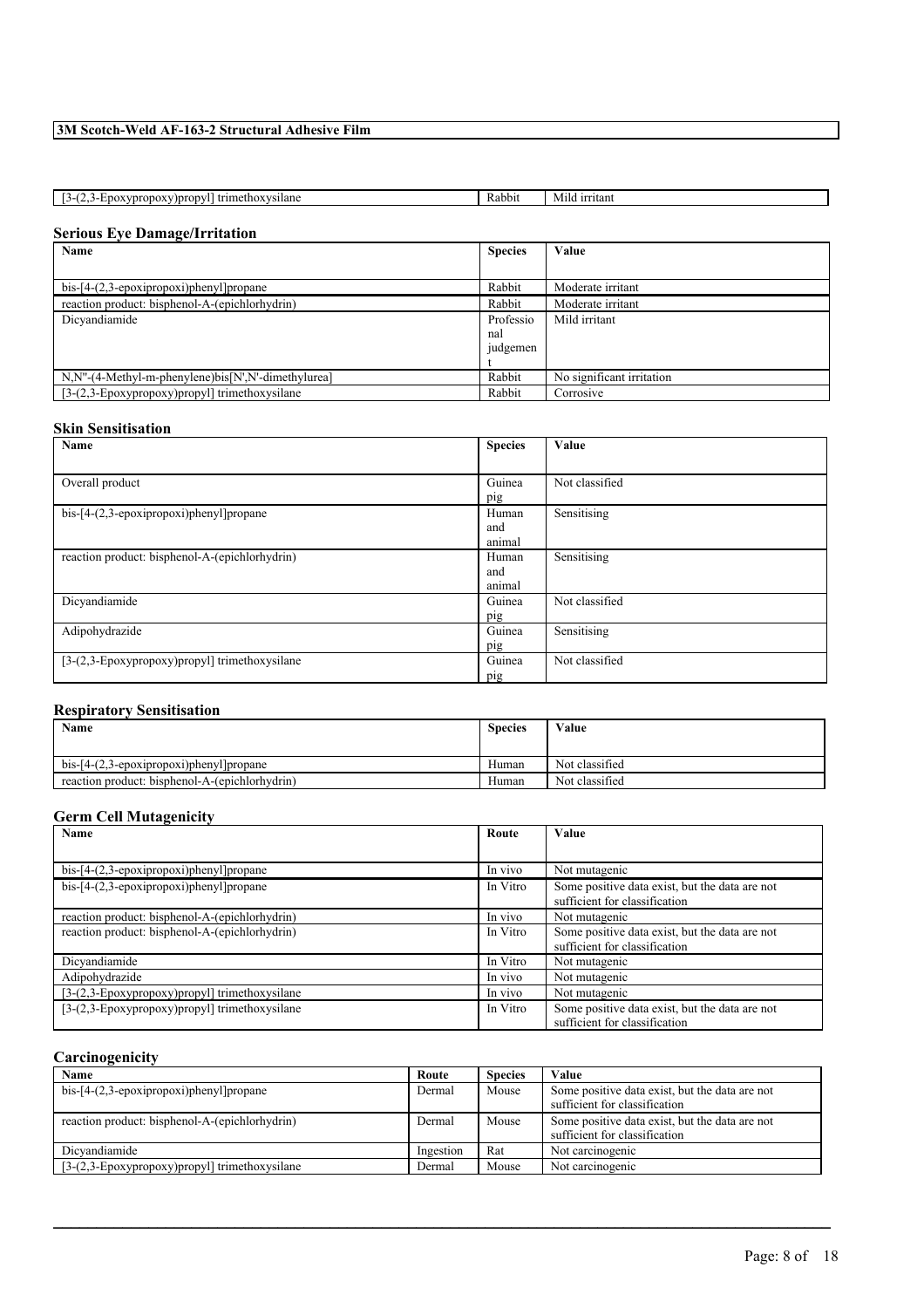# **Reproductive Toxicity**

## **Reproductive and/or Developmental Effects**

| Name                                           | Route     | Value                                  | <b>Species</b> | <b>Test result</b> | <b>Exposure</b> |
|------------------------------------------------|-----------|----------------------------------------|----------------|--------------------|-----------------|
|                                                |           |                                        |                |                    | <b>Duration</b> |
| $bis$ -[4- $(2,3$ -epoxipropoxi)phenyl]propane | Ingestion | Not classified for female reproduction | Rat            | <b>NOAEL 750</b>   | 2 generation    |
|                                                |           |                                        |                | mg/kg/day          |                 |
| bis-[4-(2,3-epoxipropoxi)phenyl]propane        | Ingestion | Not classified for male reproduction   | Rat            | <b>NOAEL 750</b>   | 2 generation    |
|                                                |           |                                        |                | mg/kg/day          |                 |
| $bis$ -[4- $(2,3$ -epoxipropoxi)phenyl]propane | Dermal    | Not classified for development         | Rabbit         | <b>NOAEL 300</b>   | during          |
|                                                |           |                                        |                | mg/kg/day          | organogenesis   |
| $bis$ -[4- $(2,3$ -epoxipropoxi)phenyl]propane | Ingestion | Not classified for development         | Rat            | <b>NOAEL 750</b>   | 2 generation    |
|                                                |           |                                        |                | mg/kg/day          |                 |
| reaction product: bisphenol-A-                 | Ingestion | Not classified for female reproduction | Rat            | <b>NOAEL 750</b>   | 2 generation    |
| (epichlorhydrin)                               |           |                                        |                | mg/kg/day          |                 |
| reaction product: bisphenol-A-                 | Ingestion | Not classified for male reproduction   | Rat            | <b>NOAEL 750</b>   | 2 generation    |
| (epichlorhydrin)                               |           |                                        |                | mg/kg/day          |                 |
| reaction product: bisphenol-A-                 | Dermal    | Not classified for development         | Rabbit         | <b>NOAEL 300</b>   | during          |
| (epichlorhydrin)                               |           |                                        |                | mg/kg/day          | organogenesis   |
| reaction product: bisphenol-A-                 | Ingestion | Not classified for development         | Rat            | <b>NOAEL 750</b>   | 2 generation    |
| (epichlorhydrin)                               |           |                                        |                | mg/kg/day          |                 |
| Dicyandiamide                                  | Ingestion | Not classified for female reproduction | Rat            | <b>NOAEL</b>       | premating $\&$  |
|                                                |           |                                        |                | 1.000              | during          |
|                                                |           |                                        |                | mg/kg/day          | gestation       |
| Dicyandiamide                                  | Ingestion | Not classified for male reproduction   | Rat            | <b>NOAEL</b>       | 44 days         |
|                                                |           |                                        |                | 1.000              |                 |
|                                                |           |                                        |                | mg/kg/day          |                 |
| Dicyandiamide                                  | Ingestion | Not classified for development         | Rat            | <b>NOAEL</b>       | premating $\&$  |
|                                                |           |                                        |                | 1,000              | during          |
|                                                |           |                                        |                | mg/kg/day          | gestation       |
| $[3-(2,3-Epoxypropoxy)propyl]$                 | Ingestion | Not classified for female reproduction | Rat            | NOAEL              | 1 generation    |
| trimethoxysilane                               |           |                                        |                | 1,000              |                 |
|                                                |           |                                        |                | mg/kg/day          |                 |
| $[3-(2,3-Epoxypropoxy)propyl]$                 | Ingestion | Not classified for male reproduction   | Rat            | <b>NOAEL</b>       | 1 generation    |
| trimethoxysilane                               |           |                                        |                | 1.000              |                 |
|                                                |           |                                        |                | mg/kg/day          |                 |
| $[3-(2,3-Epoxypropoxy)propyl]$                 | Ingestion | Not classified for development         | Rat            | <b>NOAEL</b>       | during          |
| trimethoxysilane                               |           |                                        |                | 3.000              | organogenesis   |
|                                                |           |                                        |                | mg/kg/day          |                 |

# **Target Organ(s)**

# **Specific Target Organ Toxicity - single exposure**

For the component/components, either no data is currently available or the data is not sufficient for classification.

# **Specific Target Organ Toxicity - repeated exposure**

| Name                                                  | Route     | <b>Target Organ(s)</b>                                                                                                   | Value          | <b>Species</b> | <b>Test result</b>                 | <b>Exposure</b><br><b>Duration</b> |
|-------------------------------------------------------|-----------|--------------------------------------------------------------------------------------------------------------------------|----------------|----------------|------------------------------------|------------------------------------|
| $bis-[4-(2,3-$<br>epoxipropoxi)phenyl]prop<br>ane     | Dermal    | liver                                                                                                                    | Not classified | Rat            | <b>NOAEL</b><br>1,000<br>mg/kg/day | 2 years                            |
| $bis-[4-(2,3-$<br>epoxipropoxi)phenyl]prop<br>ane     | Dermal    | nervous system                                                                                                           | Not classified | Rat            | <b>NOAEL</b><br>1,000<br>mg/kg/day | 13 weeks                           |
| $bis-[4-(2,3-$<br>epoxipropoxi)phenyl]prop<br>ane     | Ingestion | auditory system  <br>heart   endocrine<br>system  <br>hematopoietic<br>system   liver   eyes<br>kidney and/or<br>bladder | Not classified | Rat            | <b>NOAEL</b><br>1,000<br>mg/kg/day | 28 days                            |
| reaction product:<br>bisphenol-A-<br>(epichlorhydrin) | Dermal    | liver                                                                                                                    | Not classified | Rat            | <b>NOAEL</b><br>1,000<br>mg/kg/day | 2 years                            |
| reaction product:                                     | Dermal    | nervous system                                                                                                           | Not classified | Rat            | <b>NOAEL</b>                       | 13 weeks                           |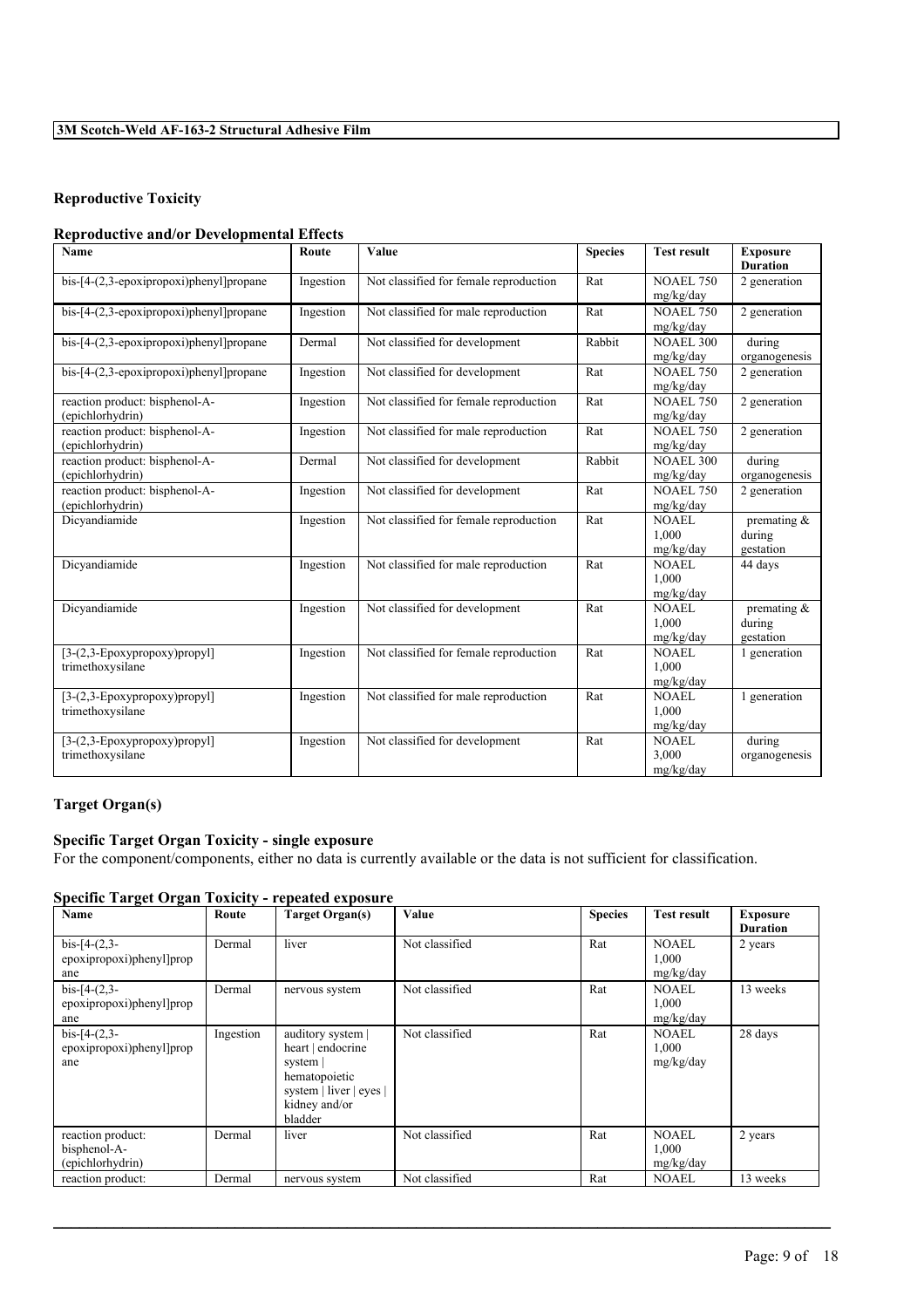| bisphenol-A-<br>(epichlorhydrin)                       |           |                                                                                                                                                                                                  |                |     | 1,000<br>mg/kg/day                 |          |
|--------------------------------------------------------|-----------|--------------------------------------------------------------------------------------------------------------------------------------------------------------------------------------------------|----------------|-----|------------------------------------|----------|
| reaction product:<br>bisphenol-A-<br>(epichlorhydrin)  | Ingestion | auditory system  <br>heart   endocrine<br>system  <br>hematopoietic<br>system   liver   eyes  <br>kidney and/or<br>bladder                                                                       | Not classified | Rat | <b>NOAEL</b><br>1,000<br>mg/kg/day | 28 days  |
| Dicvandiamide                                          | Ingestion | kidney and/or<br>bladder                                                                                                                                                                         | Not classified | Rat | <b>NOAEL</b><br>6,822<br>mg/kg/day | 13 weeks |
| $[3-(2,3-$<br>Epoxypropoxy)propyl]<br>trimethoxysilane | Ingestion | heart   endocrine<br>system   bone, teeth,<br>nails, and/or hair<br>hematopoietic<br>system   liver  <br>immune system  <br>nervous system  <br>kidney and/or<br>bladder   respiratory<br>system | Not classified | Rat | <b>NOAEL</b><br>1,000<br>mg/kg/day | 28 days  |

#### **Aspiration Hazard**

For the component/components, either no data is currently available or the data is not sufficient for classification.

### Please contact the address or phone number listed on the first page of the SDS for additional toxicological information **on this material and/or its components.**

# **11.2. Information on other hazards**

This material does not contain any substances that are assessed to be an endocrine disruptor for human health.

# **SECTION 12: Ecological information**

The information below may not agree with the EU material classification in Section 2 and/or the ingredient classifications in Section 3 if specific ingredient classifications are mandated by a competent authority. In addition, statements and data presented in Section 12 are based on UN GHS calculation rules and classifications derived from **3M assessments.**

## **12.1. Toxicity**

No product test data available.

| <b>Material</b>                                    | $\overline{CAS}$ # | Organism         | <b>Type</b>  | Exposure  | <b>Test endpoint</b> | <b>Test result</b>  |
|----------------------------------------------------|--------------------|------------------|--------------|-----------|----------------------|---------------------|
| $bis-[4-(2,3-$<br>epoxipropoxi)phenyl]pr<br>opane  | 1675-54-3          | Activated sludge | Estimated    | 3 hours   | IC <sub>50</sub>     | $>100 \text{ mg/l}$ |
| $bis-[4-(2,3-$<br>[epoxipropoxi)phenyl]pr<br>opane | 1675-54-3          | Rainbow trout    | Estimated    | 96 hours  | LC50                 | $2$ mg/l            |
| $bis-[4-(2,3-$<br>epoxipropoxi)phenyl]pr<br>opane  | 1675-54-3          | Water flea       | Estimated    | 48 hours  | EC50                 | $1.8$ mg/l          |
| $bis-[4-(2,3-$<br>epoxipropoxi)phenyl]pr<br>opane  | 1675-54-3          | Green Algae      | Experimental | 72 hours  | EC50                 | $>11$ mg/l          |
| $bis-[4-(2,3-$<br>epoxipropoxi)phenyl]pr<br>opane  | 1675-54-3          | Green Algae      | Experimental | 72 hours  | <b>NOEC</b>          | $4.2 \text{ mg/l}$  |
| $bis-[4-(2,3-$<br>epoxipropoxi)phenyl]pr<br>opane  | 1675-54-3          | Water flea       | Experimental | $21$ days | <b>NOEC</b>          | $0.3$ mg/l          |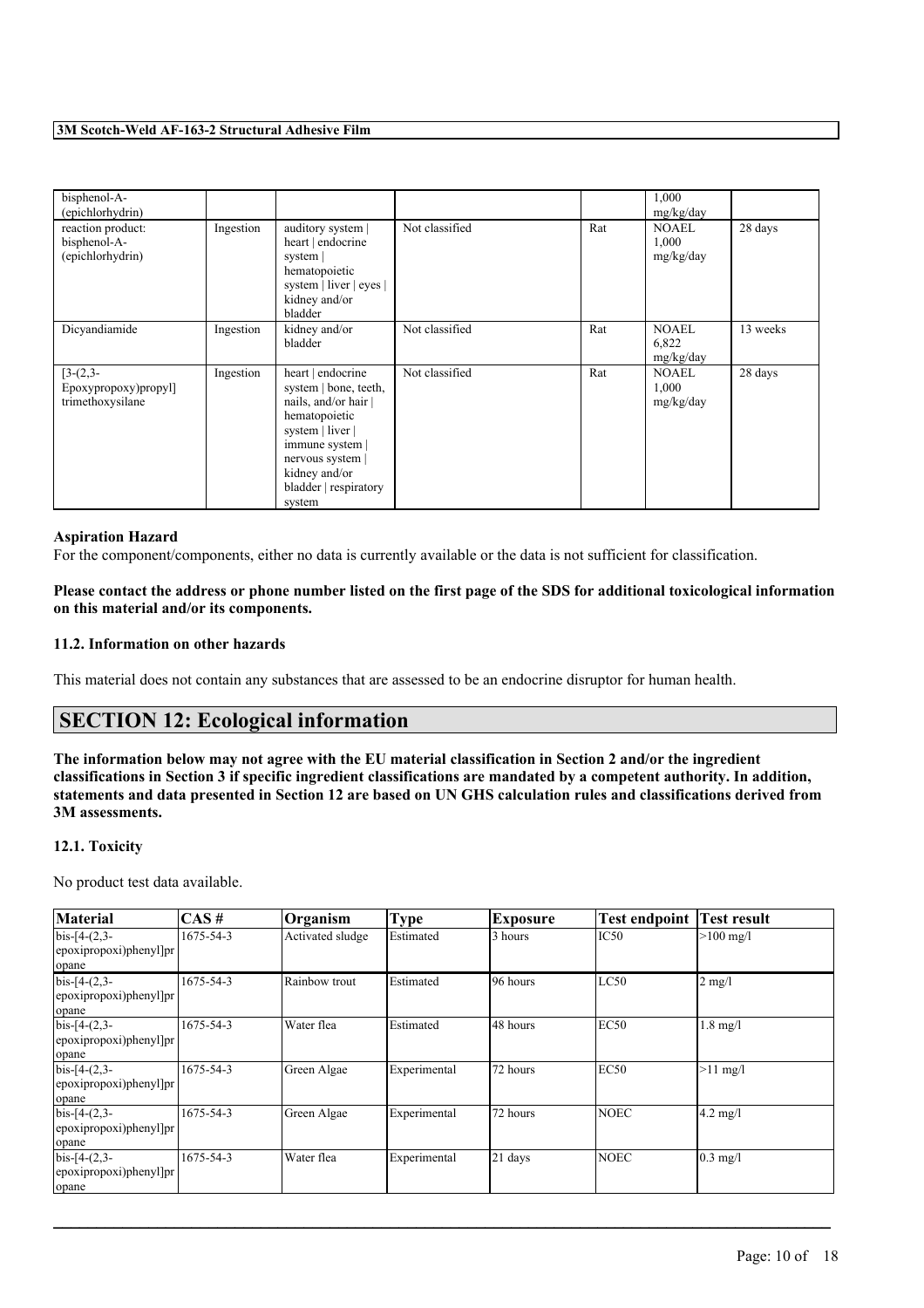| reaction product:<br>bisphenol-A-                          | 25068-38-6     | Rainbow trout    | Estimated    | 96 hours             | LC50                        | $2$ mg/l              |
|------------------------------------------------------------|----------------|------------------|--------------|----------------------|-----------------------------|-----------------------|
| (epichlorhydrin)                                           |                |                  |              |                      |                             |                       |
| reaction product:<br>bisphenol-A-<br>(epichlorhydrin)      | 25068-38-6     | Water flea       | Estimated    | 48 hours             | LC50                        | $1.8$ mg/l            |
| reaction product:<br>bisphenol-A-<br>(epichlorhydrin)      | 25068-38-6     | Activated sludge | Experimental | 3 hours              | IC50                        | $>100$ mg/l           |
| reaction product:<br>bisphenol-A-<br>(epichlorhydrin)      | 25068-38-6     | Green Algae      | Experimental | 72 hours             | <b>EC50</b>                 | $>11$ mg/l            |
| reaction product:<br>bisphenol-A-<br>(epichlorhydrin)      | 25068-38-6     | Green Algae      | Experimental | 72 hours             | <b>NOEC</b>                 | $4.2$ mg/l            |
| reaction product:<br>bisphenol-A-<br>(epichlorhydrin)      | 25068-38-6     | Water flea       | Experimental | 21 days              | <b>NOEC</b>                 | $0.3$ mg/l            |
| Dicyandiamide                                              | 461-58-5       | Bluegill         | Experimental | 96 hours             | <b>LC50</b>                 | $>1,000$ mg/l         |
| Dicyandiamide                                              | 461-58-5       | Green algae      | Experimental | 72 hours             | <b>EC50</b>                 | $>1,000$ mg/l         |
| Dicyandiamide                                              | 461-58-5       | Water flea       | Experimental | 48 hours             | EC50                        | 3,177 mg/l            |
| Dicyandiamide                                              | 461-58-5       | Green algae      | Experimental | 72 hours             | <b>NOEC</b>                 | 310 mg/l              |
| Dicyandiamide                                              | $461 - 58 - 5$ | Water flea       | Experimental | 21 days              | <b>NOEC</b>                 | $25$ mg/l             |
| N,N"-(4-Methyl-m-<br>phenylene)bis[N',N'-<br>dimethylurea] | 17526-94-2     | Activated sludge | Experimental | 3 hours              | <b>EC50</b>                 | $>1,000$ mg/l         |
| N,N"-(4-Methyl-m-<br>phenylene)bis[N',N'-<br>dimethylurea] | 17526-94-2     | Common Carp      | Experimental | 96 hours             | LC50                        | $>100$ mg/l           |
| N,N"-(4-Methyl-m-<br>phenylene)bis[N',N'-<br>dimethylurea] | 17526-94-2     | Green Algae      | Experimental | 72 hours             | <b>EC50</b>                 | $>100$ mg/l           |
| N,N"-(4-Methyl-m-<br>phenylene)bis[N',N'-<br>dimethylurea] | 17526-94-2     | Water flea       | Experimental | 48 hours             | EC <sub>50</sub>            | $>100$ mg/l           |
| N,N"-(4-Methyl-m-<br>phenylene)bis[N',N'-<br>dimethylurea] | 17526-94-2     | Green Algae      | Experimental | 72 hours             | <b>NOEC</b>                 | $100$ mg/l            |
| $[3-(2,3-$<br>Epoxypropoxy)propyl]<br>trimethoxysilane     | 2530-83-8      | Bacteria         | Experimental | 5 hours              | Effect<br>Concentration 10% | 1,520 mg/l            |
| $[3-(2,3-$<br>Epoxypropoxy)propyl]<br>trimethoxysilane     | 2530-83-8      | Common Carp      | Experimental | 96 hours             | LC50                        | 55 mg/l               |
| $[3-(2,3-$<br>Epoxypropoxy)propyl]<br>trimethoxysilane     | 2530-83-8      | Crustacea other  | Experimental | 48 hours             | LC50                        | 324 mg/l              |
| $[3-(2,3-$<br>Epoxypropoxy)propyl]<br>trimethoxysilane     | 2530-83-8      | Green algae      | Experimental | 96 hours             | <b>EC50</b>                 | $350$ mg/l            |
| $[3-(2,3-$<br>Epoxypropoxy)propyl]<br>trimethoxysilane     | 2530-83-8      | Green Algae      | Experimental | 96 hours             | <b>NOEC</b>                 | $130$ mg/l            |
| $[3-(2,3-$<br>Epoxypropoxy)propyl]<br>trimethoxysilane     | 2530-83-8      | Water flea       | Experimental | $\overline{21}$ days | <b>NOEC</b>                 | $>=100$ mg/l          |
| Adipohydrazide                                             | 1071-93-8      | Activated sludge | Experimental | 3 hours              | <b>EC50</b>                 | $>1,000 \text{ mg/l}$ |
| Adipohydrazide                                             | 1071-93-8      | Common Carp      | Experimental | 96 hours             | LC50                        | $>100$ mg/l           |
| Adipohydrazide                                             | 1071-93-8      | Green Algae      | Experimental | 72 hours             | <b>EC50</b>                 | $8.7$ mg/l            |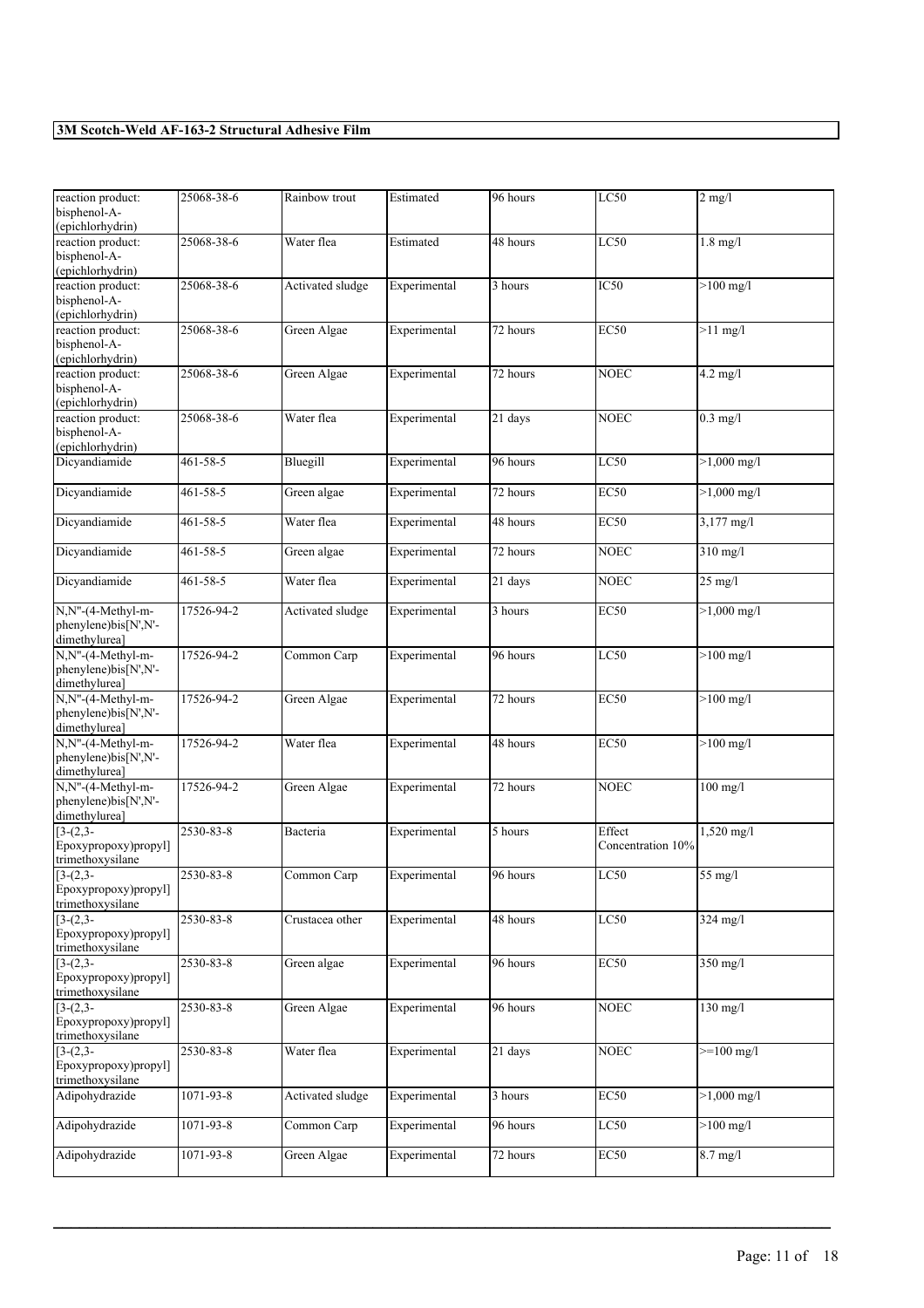| Adipohydrazide | $1071 - 93 - 8$ | Water flea  | Experimental | 148 hours | IEC <sub>50</sub> | $>=106$ mg/l        |
|----------------|-----------------|-------------|--------------|-----------|-------------------|---------------------|
| Adipohydrazide | 1071-93-8       | Green Algae | Experimental | '72 hours | <b>NOEC</b>       | $0.22 \text{ mg/l}$ |

# **12.2. Persistence and degradability**

| <b>Material</b>                                               | CAS Nbr        | Test type                      | <b>Duration</b> | <b>Study Type</b>                 | <b>Test result</b>        | Protocol                                 |
|---------------------------------------------------------------|----------------|--------------------------------|-----------------|-----------------------------------|---------------------------|------------------------------------------|
| $bis-[4-(2,3-$<br>epoxipropoxi)phenyl]propa<br>ne             | 1675-54-3      | Experimental<br>Hydrolysis     |                 | Hydrolytic half-life              | $117$ hours (t)<br>1/2)   | Non-standard method                      |
| $bis-[4-(2,3-$<br>epoxipropoxi)phenyl]propa<br>ne             | 1675-54-3      | Experimental<br>Biodegradation | 28 days         | <b>BOD</b>                        | 5 %BOD/COD                | OECD 301F - Manometric<br>respirometry   |
| reaction product: bisphenol-<br>A-(epichlorhydrin)            | 25068-38-6     | Experimental<br>Hydrolysis     |                 | Hydrolytic half-life              | $117$ hours (t)<br>1/2)   | Non-standard method                      |
| reaction product: bisphenol- 25068-38-6<br>A-(epichlorhydrin) |                | Experimental<br>Biodegradation | 28 days         | <b>BOD</b>                        | 5%BOD/COD                 | OECD 301F - Manometric<br>respirometry   |
| Dicyandiamide                                                 | $461 - 58 - 5$ | Experimental<br>Biodegradation | 28 days         | Dissolv. Organic<br>Carbon Deplet | $0\%$ weight              | OECD 301E - Modified<br><b>OECD</b> Scre |
| N.N"-(4-Methyl-m-<br>phenylene)bis[N',N'-<br>dimethylurea]    | 17526-94-2     | Estimated<br>Biodegradation    | 28 days         | <b>BOD</b>                        | $3\%$<br><b>BOD/ThBOD</b> | OECD 301C - MITI test (I)                |
| $3-(2,3-$<br>Epoxypropoxy)propyl]<br>trimethoxysilane         | 2530-83-8      | Experimental<br>Hydrolysis     |                 | Hydrolytic half-life              | $6.5$ hours (t<br>1/2)    | Non-standard method                      |
| $[3-(2,3-$<br>Epoxypropoxy)propyl]<br>trimethoxysilane        | 2530-83-8      | Experimental<br>Biodegradation | 28 days         | Dissolv. Organic<br>Carbon Deplet | 37 % weight               | Non-standard method                      |
| Adipohydrazide                                                | 1071-93-8      | Experimental<br>Biodegradation | 28 days         | Dissolv. Organic<br>Carbon Deplet | $62.1\%$ weight           | OECD 301E - Modified<br><b>OECD</b> Scre |

# **12.3 : Bioaccumulative potential**

| <b>Material</b>                                            | Cas No.    | <b>Test type</b>                                            | <b>Duration</b> | <b>Study Type</b>                | <b>Test result</b> | <b>Protocol</b>                       |
|------------------------------------------------------------|------------|-------------------------------------------------------------|-----------------|----------------------------------|--------------------|---------------------------------------|
| $bis-[4-(2,3-$<br>epoxipropoxi)phenyl]propa<br>ne          | 1675-54-3  | Experimental<br>Bioconcentration                            |                 | Log Kow                          | 3.242              | Non-standard method                   |
| reaction product:<br>bisphenol-A-<br>(epichlorhydrin)      | 25068-38-6 | Experimental<br><b>Bioconcentration</b>                     |                 | Log Kow                          | 3.242              | Non-standard method                   |
| Dicvandiamide                                              | 461-58-5   | <b>Experimental BCF-</b><br>Carp                            | 42 days         | Bioaccumulation<br>factor        | $\leq$ = 3.1       | OECD 305C-Bioaccum<br>degree fish     |
| N,N"-(4-Methyl-m-<br>phenylene)bis[N',N'-<br>dimethylurea] | 17526-94-2 | Estimated<br><b>Bioconcentration</b>                        |                 | Bioaccumulation<br><b>factor</b> | I4.3               | Estimated: Bioconcentration<br>factor |
| $[3-(2,3-$<br>Epoxypropoxy)propyl]<br>trimethoxysilane     | 2530-83-8  | Data not available<br>or insufficient for<br>classification | N/A             | N/A                              | N/A                | N/A                                   |
| Adipohydrazide                                             | 1071-93-8  | Experimental<br>Bioconcentration                            |                 | Log Kow                          | $-2.7$             | Non-standard method                   |

# **12.4. Mobility in soil**

| <b>Material</b>                                                 | <b>Cas No.</b> | Test type                            | <b>Study Type</b> | 'Test result | <b>Protocol</b>                     |
|-----------------------------------------------------------------|----------------|--------------------------------------|-------------------|--------------|-------------------------------------|
| $[3-(2,3-$<br>Epoxypropoxy)propyl]<br><i>I</i> trimethoxysilane | 2530-83-8      | <b>Estimated</b><br>Mobility in Soil | Koc               | 58 l/kg      | $\mathsf{E}$ Episuite <sup>TM</sup> |

 $\mathcal{L}_\mathcal{L} = \mathcal{L}_\mathcal{L} = \mathcal{L}_\mathcal{L} = \mathcal{L}_\mathcal{L} = \mathcal{L}_\mathcal{L} = \mathcal{L}_\mathcal{L} = \mathcal{L}_\mathcal{L} = \mathcal{L}_\mathcal{L} = \mathcal{L}_\mathcal{L} = \mathcal{L}_\mathcal{L} = \mathcal{L}_\mathcal{L} = \mathcal{L}_\mathcal{L} = \mathcal{L}_\mathcal{L} = \mathcal{L}_\mathcal{L} = \mathcal{L}_\mathcal{L} = \mathcal{L}_\mathcal{L} = \mathcal{L}_\mathcal{L}$ 

# **12.5. Results of the PBT and vPvB assessment**

This material does not contain any substances that are assessed to be a PBT or vPvB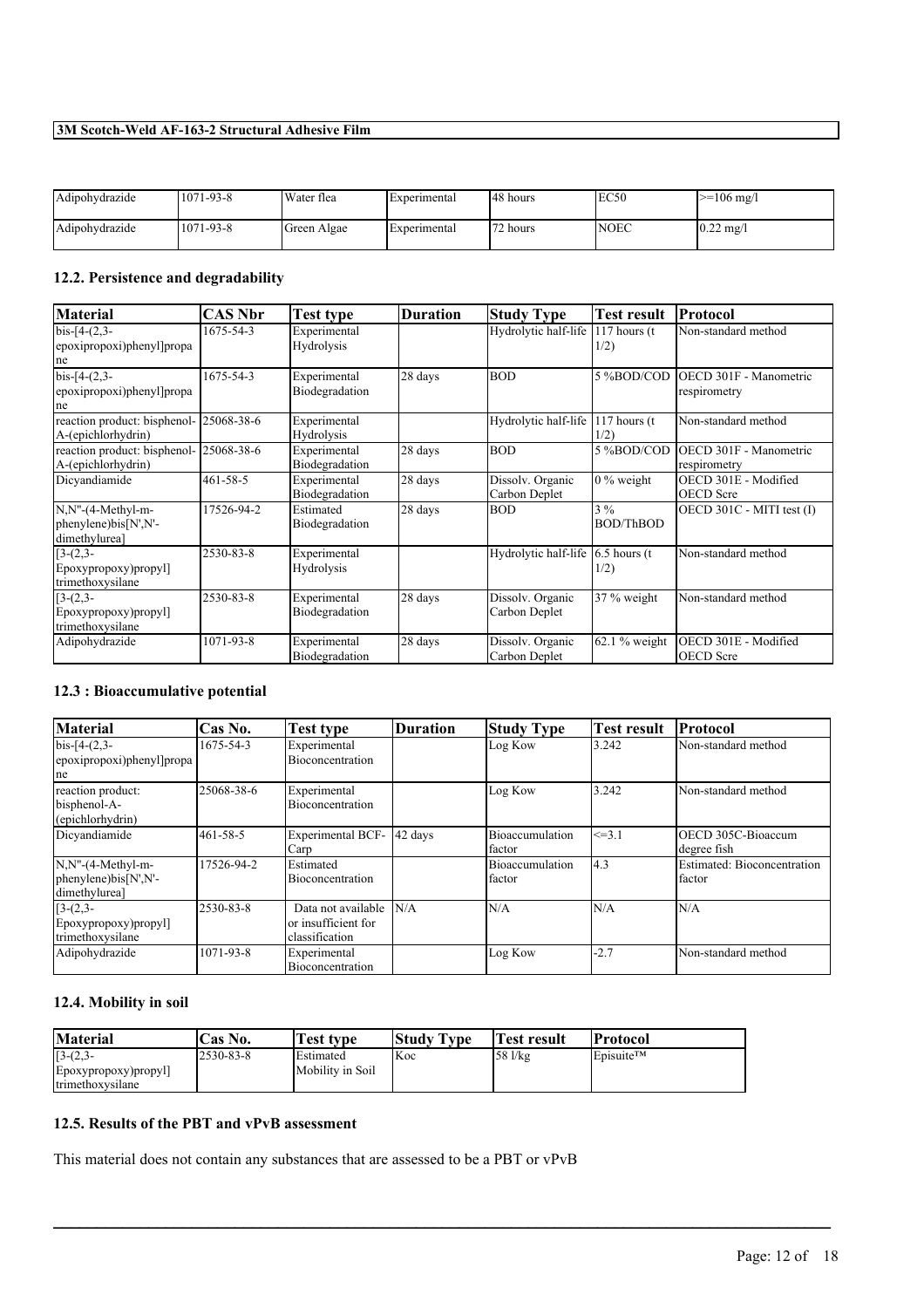### **12.6. Endocrine disrupting properties**

This material does not contain any substances that are assessed to be an endocrine disruptor for environmental effects

#### **12.7. Other adverse effects**

No information available.

# **SECTION 13: Disposal considerations**

#### **13.1 Waste treatment methods**

Dispose of contents/ container in accordance with the local/regional/national/international regulations.

Dispose of completely cured (or polymerized) material in a permitted industrial waste facility. As a disposal alternative, incinerate uncured product in a permitted waste incineration facility. Proper destruction may require the use of additional fuel during incineration processes. Combustion products will include halogen acid (HCl/HF/HBr). Facility must be capable of handling halogenated materials. Empty drums/barrels/containers used for transporting and handling hazardous chemicals (chemical substances/mixtures/preparations classified as Hazardous as per applicable regulations) shall be considered, stored, treated & disposed of as hazardous wastes unless otherwise defined by applicable waste regulations. Consult with the respective regulating authorities to determine the available treatment and disposal facilities.

The coding of a waste stream is based on the application of the product by the consumer. Since this is out of the control of 3M, no waste code(s) for products after use will be provided. Please refer to the European Waste Code (EWC - 2000/532/EC and amendments) to assign the correct waste code to your waste stream. Ensure national and/or regional regulations are complied with and always use a licensed waste contractor.

# **EU waste code (product as sold)**

Waste adhesives and sealants containing organic solvents or other dangerous substances

# **SECTION 14: Transportation information**

XA-0078-0002-3, XA-0078-0008-0, XA-0078-0009-8, XA-0078-0011-4, XA-0078-0078-3, XA-0078-0112-0

#### **Component 1**

**ADR/RID:** UN3077, ENVIRONMENTALLY HAZARDOUS SUBSTANCE, SOLID, N.O.S., (EPOXY RESIN), 9, III, (-), ENVIRONMENTALLY HAZARDOUS, ADR Classification Code: M7. **IMDG-CODE:** UN3077, ENVIRONMENTALLY HAZARDOUS SUBSTANCE, SOLID, N.O.S., (EPOXY RESIN), 9, III, IMDG-Code segregation code: NONE, EMS: FA,SF. **ICAO/IATA:** UN3077, ENVIRONMENTALLY HAZARDOUS SUBSTANCE, SOLID, N.O.S., (EPOXY RESIN), 9, III, fish and tree marking may be required (> 5kg/l).

### **Component 2**

**ADR/RID:** UN1845, CARBON DIOXID, SOLID, AS COOLANT, --. **IMDG-CODE:** UN1845, CARBON DIOXIDE, SOLID, (DRY ICE), AS COOLANT(FORBIDDEN FOR SEA EXCEPT FOR SHORT EUROPEAN FERRYCROSSINGS), 9., IMDG-Code segregation code: NONE, longer distance allowed in Reefer Container, EMS: FC,SV. **ICAO/IATA:** UN1845, CARBON DIOXIDE, SOLID, 9..

XA-0078-0005-6, XA-0078-0007-2

## **Component 1**

**ADR/RID:** UN3077, NOT RESTRICTED AS PER SPECIAL PROVISION 375, ENVIRONMENTALLY HAZARDOUS SUBSTANCE EXEMPTION, (EPOXY RESIN), III, --.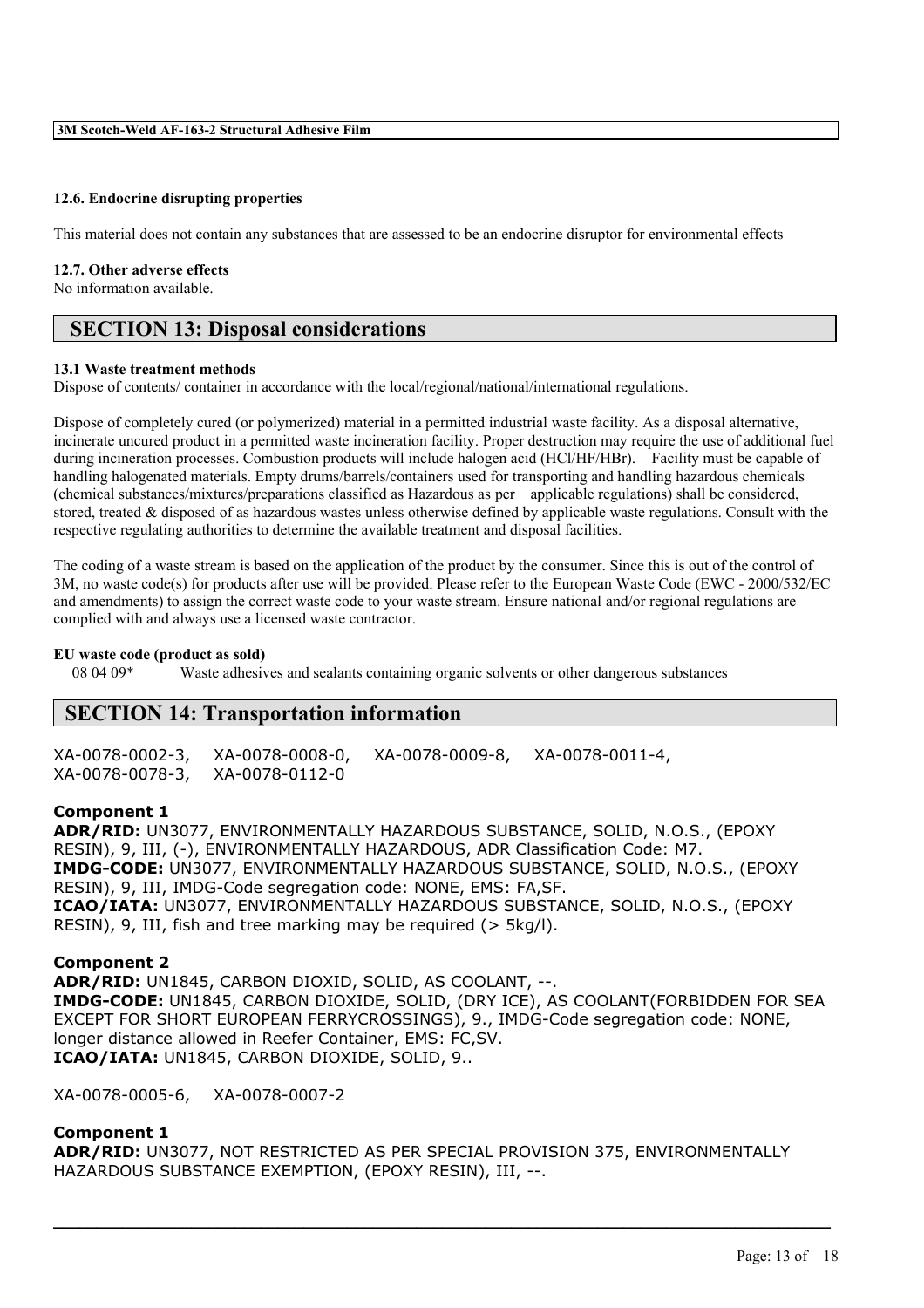**IMDG-CODE:** UN3077, NOT RESTRICTED AS PER IMDG CODE 2.10.2.7, MARINE POLLUTANT EXCEPTION, (EPOXY RESIN), III, IMDG-Code segregation code: NONE, EMS: --. **ICAO/IATA:** UN3077, NOT RESTRICTED AS PER SPECIAL PROVISION A197, ENVIRONMENTALLY HAZARDOUS SUBSTANCE EXCEPTION, (EPOXY RESIN), III.

# **Component 2**

**ADR/RID:** UN1845, CARBON DIOXID, SOLID, AS COOLANT, --. **IMDG-CODE:** UN1845, CARBON DIOXIDE, SOLID, (DRY ICE), AS COOLANT(FORBIDDEN FOR SEA EXCEPT FOR SHORT EUROPEAN FERRYCROSSINGS), 9., IMDG-Code segregation code: NONE, longer distance allowed in Reefer Container, EMS: FC,SV. **ICAO/IATA:** UN1845, CARBON DIOXIDE, SOLID, 9..

XA-0078-0012-2

# **Component 1**

**ADR/RID:** UN3077, ENVIRONMENTALLY HAZARDOUS SUBSTANCE, SOLID, N.O.S., (EPOXY RESIN), 9, III, (-), ENVIRONMENTALLY HAZARDOUS, ADR Classification Code: M7. **IMDG-CODE:** UN3077, ENVIRONMENTALLY HAZARDOUS SUBSTANCE, SOLID, N.O.S., (EPOXY RESIN), 9, III, IMDG-Code segregation code: NONE, EMS: FA,SF. **ICAO/IATA:** UN3077, ENVIRONMENTALLY HAZARDOUS SUBSTANCE, SOLID, N.O.S., (EPOXY RESIN), 9, III, fish and tree marking may be required (> 5kg/l).

# **Component 2**

**ADR/RID:** UN1845, CARBON DIOXID, SOLID, AS COOLANT, --. **IMDG-CODE:** UN1845, CARBON DIOXIDE, SOLID, (DRY ICE), AS COOLANT(FORBIDDEN FOR SEA EXCEPT FOR SHORT EUROPEAN FERRYCROSSINGS), 9., IMDG-Code segregation code: NONE, longer distance allowed in Reefer Container, EMS: FC,SV. **ICAO/IATA:** UN1845, CARBON DIOXIDE, SOLID, 9..

XA-0078-0015-5, XA-0078-0030-4

# **Component 1**

**ADR/RID:** UN3077, ENVIRONMENTALLY HAZARDOUS SUBSTANCE, SOLID, N.O.S., (EPOXY RESIN), 9, III, (-), ENVIRONMENTALLY HAZARDOUS, ADR Classification Code: M7. **IMDG-CODE:** UN3077, ENVIRONMENTALLY HAZARDOUS SUBSTANCE, SOLID, N.O.S., (EPOXY RESIN), 9, III, IMDG-Code segregation code: NONE, EMS: FA,SF. **ICAO/IATA:** UN3077, ENVIRONMENTALLY HAZARDOUS SUBSTANCE, SOLID, N.O.S., (EPOXY RESIN), 9, III, fish and tree marking may be required (> 5kg/l).

# **Component 2**

**ADR/RID:** UN1845, CARBON DIOXID, SOLID, AS COOLANT, --. **IMDG-CODE:** UN1845, CARBON DIOXIDE, SOLID, (DRY ICE), AS COOLANT(FORBIDDEN FOR SEA EXCEPT FOR SHORT EUROPEAN FERRYCROSSINGS), 9., IMDG-Code segregation code: NONE, longer distance allowed in Reefer Container, EMS: FC,SV. **ICAO/IATA:** UN1845, CARBON DIOXIDE, SOLID, 9..

XA-0078-0016-3, XA-0078-0073-4

# **Component 1**

**ADR/RID:** UN3077, ENVIRONMENTALLY HAZARDOUS SUBSTANCE, SOLID, N.O.S., (EPOXY RESIN), 9, III, (-), ENVIRONMENTALLY HAZARDOUS, ADR Classification Code: M7. **IMDG-CODE:** UN3077, ENVIRONMENTALLY HAZARDOUS SUBSTANCE, SOLID, N.O.S., (EPOXY RESIN), (4,4'-ISOPROPYLIDENEDIPHENOL-EPICHLOROHYDRIN POLYMER), 9, III, IMDG-Code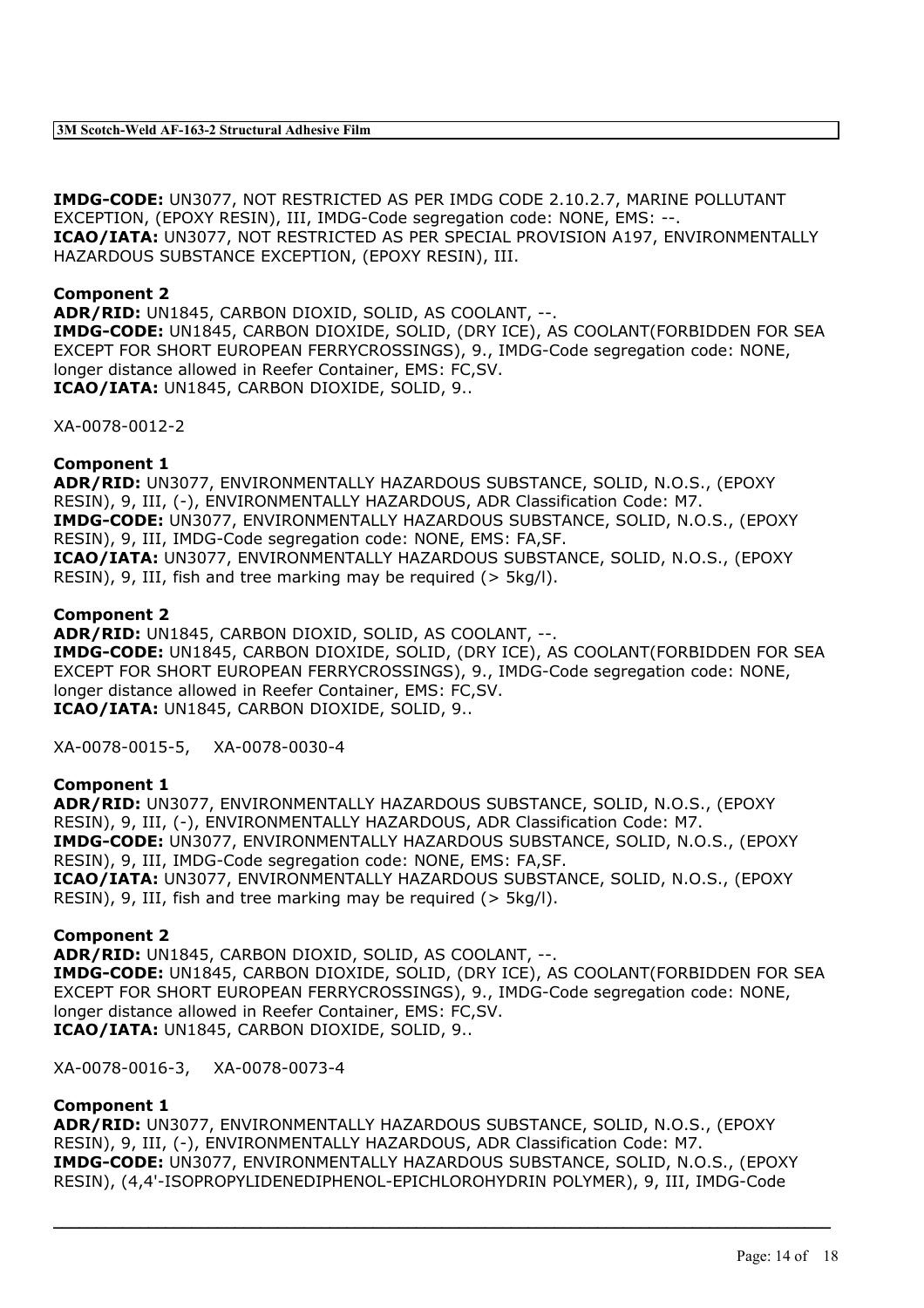segregation code: NONE, Marine Pollutant, (4,4'-ISOPROPYLIDENEDIPHENOL-EPICHLOROHYDRIN POLYMER), EMS: FA,SF.

**ICAO/IATA:** UN3077, ENVIRONMENTALLY HAZARDOUS SUBSTANCE, SOLID, N.O.S., (EPOXY RESIN), 9, III, fish and tree marking may be required (> 5kg/l).

# **Component 2**

**ADR/RID:** UN1845, CARBON DIOXID, SOLID, AS COOLANT, --.

**IMDG-CODE:** UN1845, CARBON DIOXIDE, SOLID, (DRY ICE), AS COOLANT(FORBIDDEN FOR SEA EXCEPT FOR SHORT EUROPEAN FERRYCROSSINGS), 9., IMDG-Code segregation code: NONE, longer distance allowed in Reefer Container, EMS: FC,SV. **ICAO/IATA:** UN1845, CARBON DIOXIDE, SOLID, 9..

XA-0078-0028-8

# **Component 1**

**ADR/RID:** UN3077, NOT RESTRICTED AS PER SPECIAL PROVISION 375, ENVIRONMENTALLY HAZARDOUS SUBSTANCE EXEMPTION, (EPOXY RESIN), III, --. **IMDG-CODE:** UN3077, NOT RESTRICTED AS PER IMDG CODE 2.10.2.7, MARINE POLLUTANT EXCEPTION, (EPOXY RESIN), III, IMDG-Code segregation code: NONE, EMS: --. **ICAO/IATA:** UN3077, NOT RESTRICTED AS PER SPECIAL PROVISION A197, ENVIRONMENTALLY HAZARDOUS SUBSTANCE EXCEPTION, (EPOXY RESIN), III.

### **Component 2**

**ADR/RID:** UN1845, CARBON DIOXID, SOLID, AS COOLANT, --. **IMDG-CODE:** UN1845, CARBON DIOXIDE, SOLID, (DRY ICE), AS COOLANT(FORBIDDEN FOR SEA EXCEPT FOR SHORT EUROPEAN FERRYCROSSINGS), 9., IMDG-Code segregation code: NONE, longer distance allowed in Reefer Container, EMS: FC,SV. **ICAO/IATA:** UN1845, CARBON DIOXIDE, SOLID, 9..

XA-0078-0113-8

### **Component 1**

**ADR/RID:** UN3077, ENVIRONMENTALLY HAZARDOUS SUBSTANCE, SOLID, N.O.S., (EPOXY RESIN), 9, III, (-), ENVIRONMENTALLY HAZARDOUS, ADR Classification Code: M7. **IMDG-CODE:** UN3077, ENVIRONMENTALLY HAZARDOUS SUBSTANCE, SOLID, N.O.S., (EPOXY RESIN), (4,4'-ISOPROPYLIDENEDIPHENOL-EPICHLOROHYDRIN POLYMER), 9, III, IMDG-Code segregation code: NONE, Marine Pollutant, (4,4'-ISOPROPYLIDENEDIPHENOL-EPICHLOROHYDRIN POLYMER), EMS: FA,SF.

**ICAO/IATA:** UN3077, ENVIRONMENTALLY HAZARDOUS SUBSTANCE, SOLID, N.O.S., (EPOXY RESIN), 9, III, fish and tree marking may be required (> 5kg/l).

### **Component 2**

**ADR/RID:** UN1845, CARBON DIOXID, SOLID, AS COOLANT, --. **IMDG-CODE:** UN1845, CARBON DIOXIDE, SOLID, (DRY ICE), AS COOLANT(FORBIDDEN FOR SEA EXCEPT FOR SHORT EUROPEAN FERRYCROSSINGS), 9., IMDG-Code segregation code: NONE, longer distance allowed in Reefer Container, EMS: FC,SV. **ICAO/IATA:** UN1845, CARBON DIOXIDE, SOLID, 9..

| <b>Transport</b><br>Ground<br>(ADR) | <b>Air Transport (IATA)</b> | <b>Marine Transport</b><br>(IMDG) |
|-------------------------------------|-----------------------------|-----------------------------------|
|-------------------------------------|-----------------------------|-----------------------------------|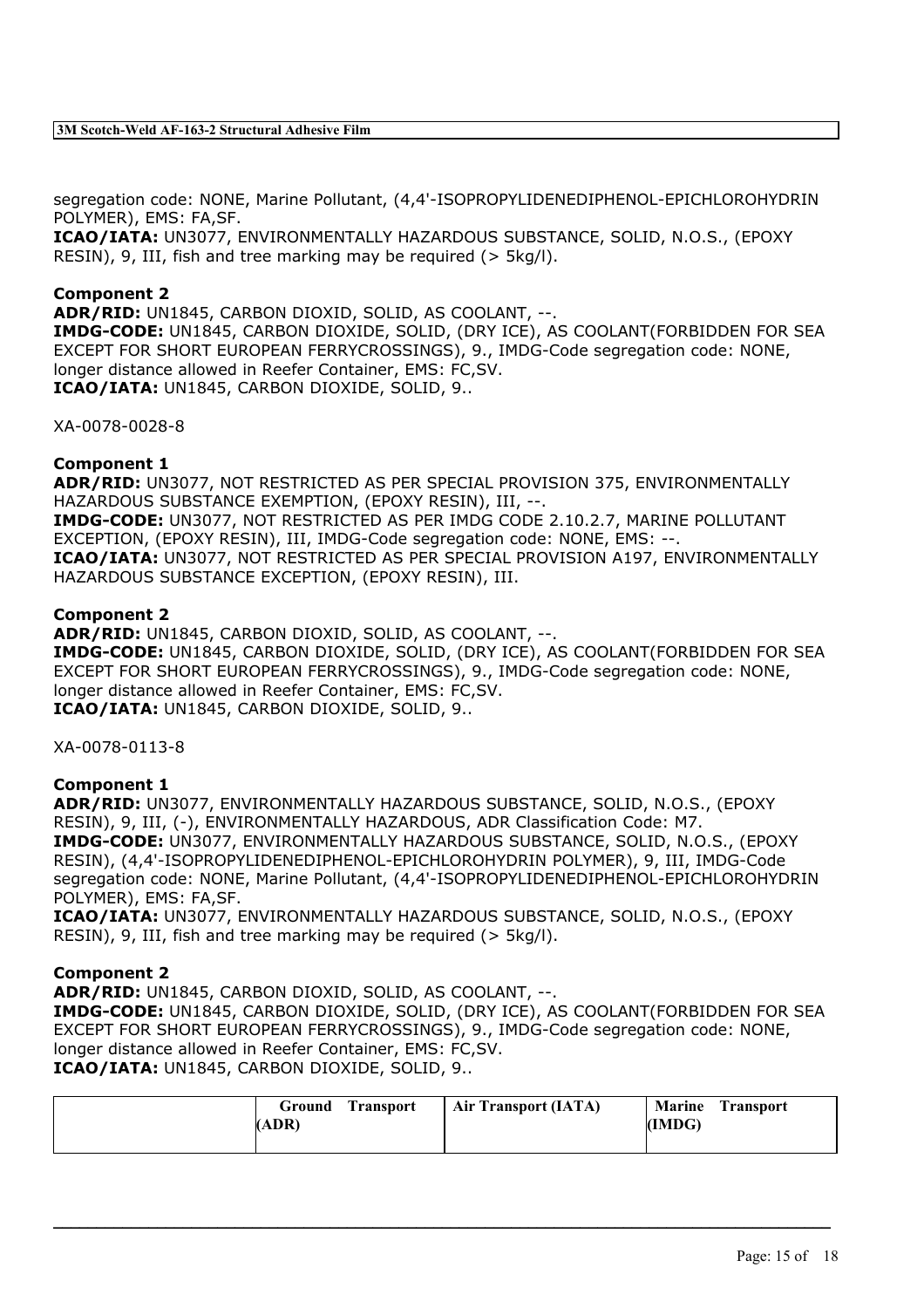| $14.1$ UN number                                                                | <b>UN3077</b>                                                                          | <b>UN3077</b>                                                                                    | <b>UN3077</b>                                                                |
|---------------------------------------------------------------------------------|----------------------------------------------------------------------------------------|--------------------------------------------------------------------------------------------------|------------------------------------------------------------------------------|
| 14.2 UN proper shipping<br>name                                                 | <b>ENVIRONMENTALLY</b><br><b>HAZARDOUS</b><br>SUBSTANCE, SOLID,<br>N.O.S.; EPOXY RESIN | <b>ENVIRONMENTALLY</b><br>HAZARDOUS SUBSTANCE, HAZARDOUS<br>SOLID, N.O.S.; EPOXY<br><b>RESIN</b> | <b>ENVIRONMENTALLY</b><br>SUBSTANCE, SOLID,<br>N.O.S.; EPOXY RESIN           |
| 14.3 Transport hazard<br>class(es)                                              | $\mathbf Q$                                                                            | 9                                                                                                | $\mathbf Q$                                                                  |
| 14.4 Packing group                                                              | III                                                                                    | III                                                                                              | III                                                                          |
| <b>14.5 Environmental hazards</b>                                               | Not Environmentally<br>Hazardous                                                       | Not applicable                                                                                   | Marine Pollutant                                                             |
| 14.6 Special precautions for<br>user                                            | Please refer to the other<br>sections of the SDS for<br>further information.           | Please refer to the other<br>sections of the SDS for further<br>information.                     | Please refer to the other<br>sections of the SDS for<br>further information. |
| 14.7 Transport in bulk<br>according to Annex II of<br>Marpol 73/78 and IBC Code | No data available.                                                                     | No Data Available                                                                                | No Data Available                                                            |
| <b>Control Temperature</b>                                                      | No data available.                                                                     | No Data Available                                                                                | No Data Available                                                            |
| <b>Emergency Temperature</b>                                                    | No data available.                                                                     | No Data Available                                                                                | No Data Available                                                            |
| <b>ADR Tunnel Code</b>                                                          | $\left( -\right)$                                                                      | Not Applicable                                                                                   | Not Applicable                                                               |
| <b>ADR Classification Code</b>                                                  | M <sub>7</sub>                                                                         | Not Applicable                                                                                   | Not Applicable                                                               |
| <b>ADR Transport Category</b>                                                   | 3                                                                                      | Not Applicable                                                                                   | Not Applicable                                                               |
| <b>ADR</b> Multiplier                                                           | $\theta$                                                                               | $\mathbf{0}$                                                                                     | $\theta$                                                                     |
| <b>IMDG Segregation Code</b>                                                    | Not applicable.                                                                        | Not Applicable                                                                                   | <b>NONE</b>                                                                  |
| <b>Transport not Permitted</b>                                                  | Not applicable.                                                                        | Not Applicable                                                                                   | Not Applicable                                                               |

Please contact the address or phone number listed on the first page of the SDS for additional information on the transport/shipment of the material by rail (RID) or inland waterways (ADN).

 $\mathcal{L}_\mathcal{L} = \mathcal{L}_\mathcal{L} = \mathcal{L}_\mathcal{L} = \mathcal{L}_\mathcal{L} = \mathcal{L}_\mathcal{L} = \mathcal{L}_\mathcal{L} = \mathcal{L}_\mathcal{L} = \mathcal{L}_\mathcal{L} = \mathcal{L}_\mathcal{L} = \mathcal{L}_\mathcal{L} = \mathcal{L}_\mathcal{L} = \mathcal{L}_\mathcal{L} = \mathcal{L}_\mathcal{L} = \mathcal{L}_\mathcal{L} = \mathcal{L}_\mathcal{L} = \mathcal{L}_\mathcal{L} = \mathcal{L}_\mathcal{L}$ 

# **SECTION 15: Regulatory information**

**15.1. Safety, health and environmental regulations/legislation specific for the substance or mixture**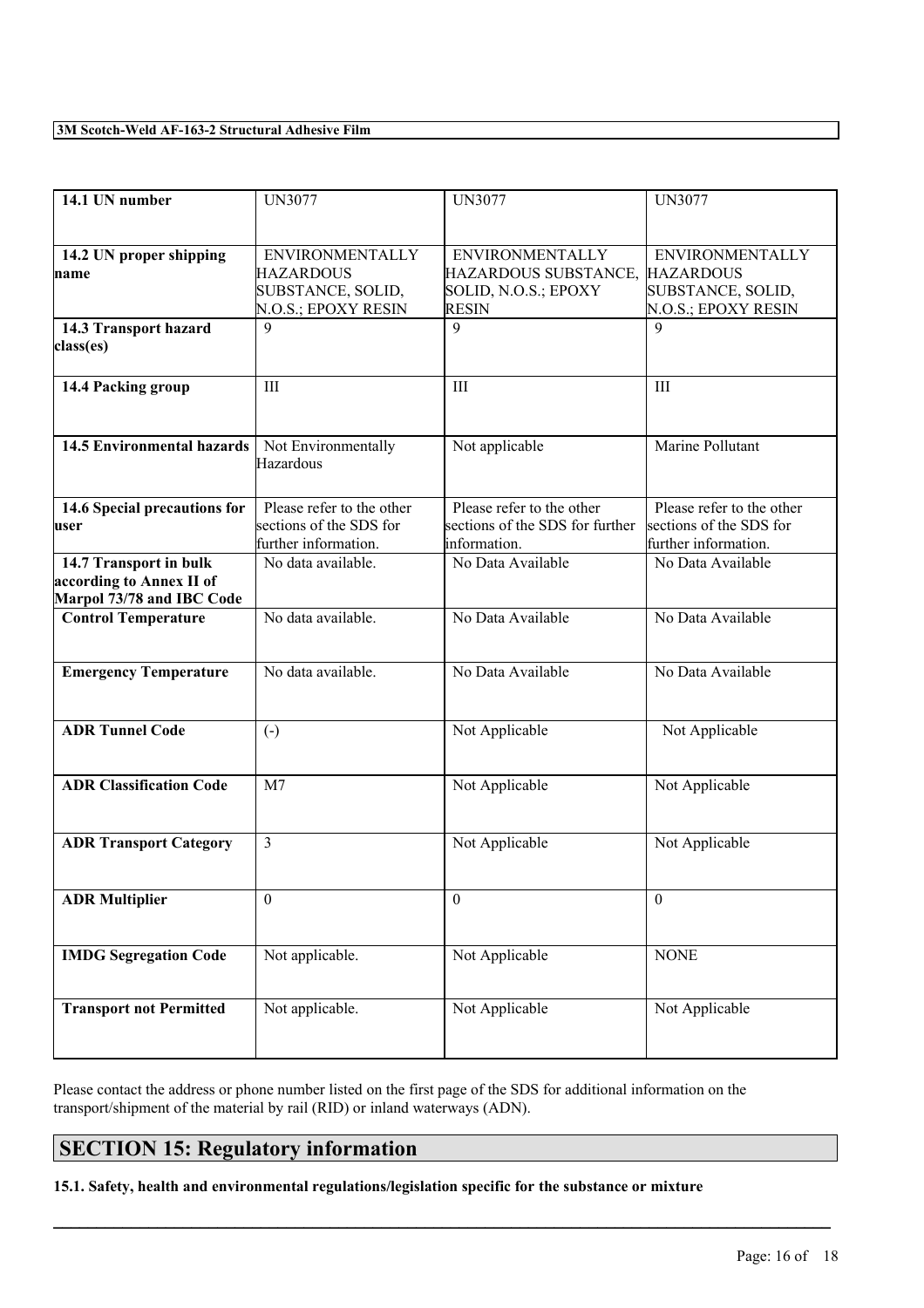**Carcinogenicity**

**Ingredient CAS Nbr Classification Regulation** bis-[4-(2,3-epoxipropoxi)phenyl]propane 1675-54-3 Gr. 3: Not classifiable International Agency

for Research on Cancer

#### **15.2. Chemical Safety Assessment**

A chemical safety assessment has not been carried out for this mixture. Chemical safety assessments for the contained substances may have been carried out by the registrants of the substances in accordance with Regulation (EC) No 1907/2006, as amended.

# **SECTION 16: Other information**

#### **List of relevant H statements**

| H315 | Causes skin irritation.                          |
|------|--------------------------------------------------|
| H317 | May cause an allergic skin reaction.             |
| H318 | Causes serious eye damage.                       |
| H319 | Causes serious eye irritation.                   |
| H411 | Toxic to aquatic life with long lasting effects. |

## **Revision information:**

EU Section 09: pH information information was added.

Section 1: Product identification numbers information was modified.

Section 01: SAP Material Numbers information was modified.

Section 03: Composition table % Column heading information was added.

Section 3: Composition/ Information of ingredients table information was modified.

Section 03: SCL table information was added.

Section 03: Substance not applicable information was added.

Section 04: Information on toxicological effects information was modified.

Section 9: Evaporation Rate information information was deleted.

Section 9: Explosive properties information information was deleted.

Section 09: Kinematic Viscosity information information was added.

Section 9: Melting point information information was modified.

Section 9: Oxidising properties information information was deleted.

Section 9: pH information information was deleted.

Section 9: Property description for optional properties information was modified.

Section 9: Vapour density value information was added.

Section 9: Vapour density value information was deleted.

Section 9: Viscosity information information was deleted.

Section 11: Classification disclaimer information was modified.

Section 11: No endocrine disruptor information available warning information was added.

Section 12: 12.6. Endocrine Disrupting Properties information was added.

Section 12: 12.7. Other adverse effects information was modified.

Section 12: Component ecotoxicity information information was modified.

Section 12: Contact manufacturer for more detail. information was deleted.

Section 12: Mobility in soil information information was added.

Section 12: No endocrine disruptor information available warning information was added.

 $\mathcal{L}_\mathcal{L} = \mathcal{L}_\mathcal{L} = \mathcal{L}_\mathcal{L} = \mathcal{L}_\mathcal{L} = \mathcal{L}_\mathcal{L} = \mathcal{L}_\mathcal{L} = \mathcal{L}_\mathcal{L} = \mathcal{L}_\mathcal{L} = \mathcal{L}_\mathcal{L} = \mathcal{L}_\mathcal{L} = \mathcal{L}_\mathcal{L} = \mathcal{L}_\mathcal{L} = \mathcal{L}_\mathcal{L} = \mathcal{L}_\mathcal{L} = \mathcal{L}_\mathcal{L} = \mathcal{L}_\mathcal{L} = \mathcal{L}_\mathcal{L}$ 

Section 12: Persistence and Degradability information information was modified.

Section 12:Bioccumulative potential information information was modified.

Section 14 Classification Code – Main Heading information was added.

Section 14 Classification Code – Regulation Data information was added.